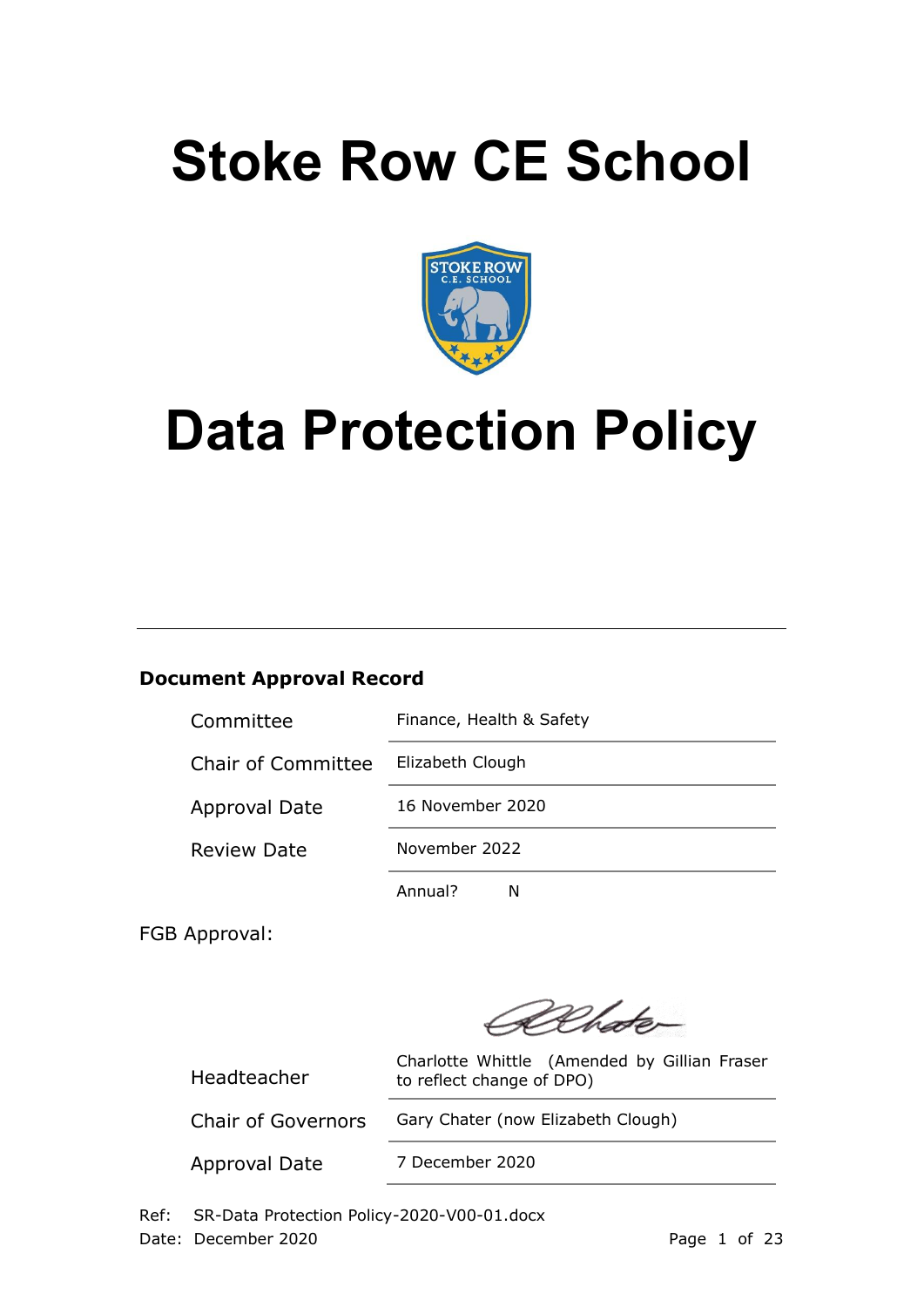These policies are all created in line with the Christian foundation of this school which is expressed through our five core values and our view that every child is unique and valued.

# **Contents**

- 1. Aims3
- 2. Legislation & Guidance3
- 3. Definitions3
- 4. The Data Controller4
- 5. Roles & Responsibilities5
- 6. Data Protection Principles6
- 7. Privacy Notice6
- 8. Collecting Personal Data6
- 9. Sharing Personal Data7
- 10. Subject Access Requests and other Rights of Individuals8
- 11. Parental requests to see Educational Record9
- 12. Photographs & Videos9
- 13. Data Protection by Design & Default10
- 14. Data Security & Storage of Records10
- 15. Disposal of Records11
- 16. Personal Data Breaches11
- 17. Training11
- 18. Monitoring Arrangements11
- 19. Links with Other Policies12

Appendix 1 - Personal Data Breach Procedure13

Appendix 2 – Privacy Notices16

Privacy notice for pupil information16

Privacy notice for staff information20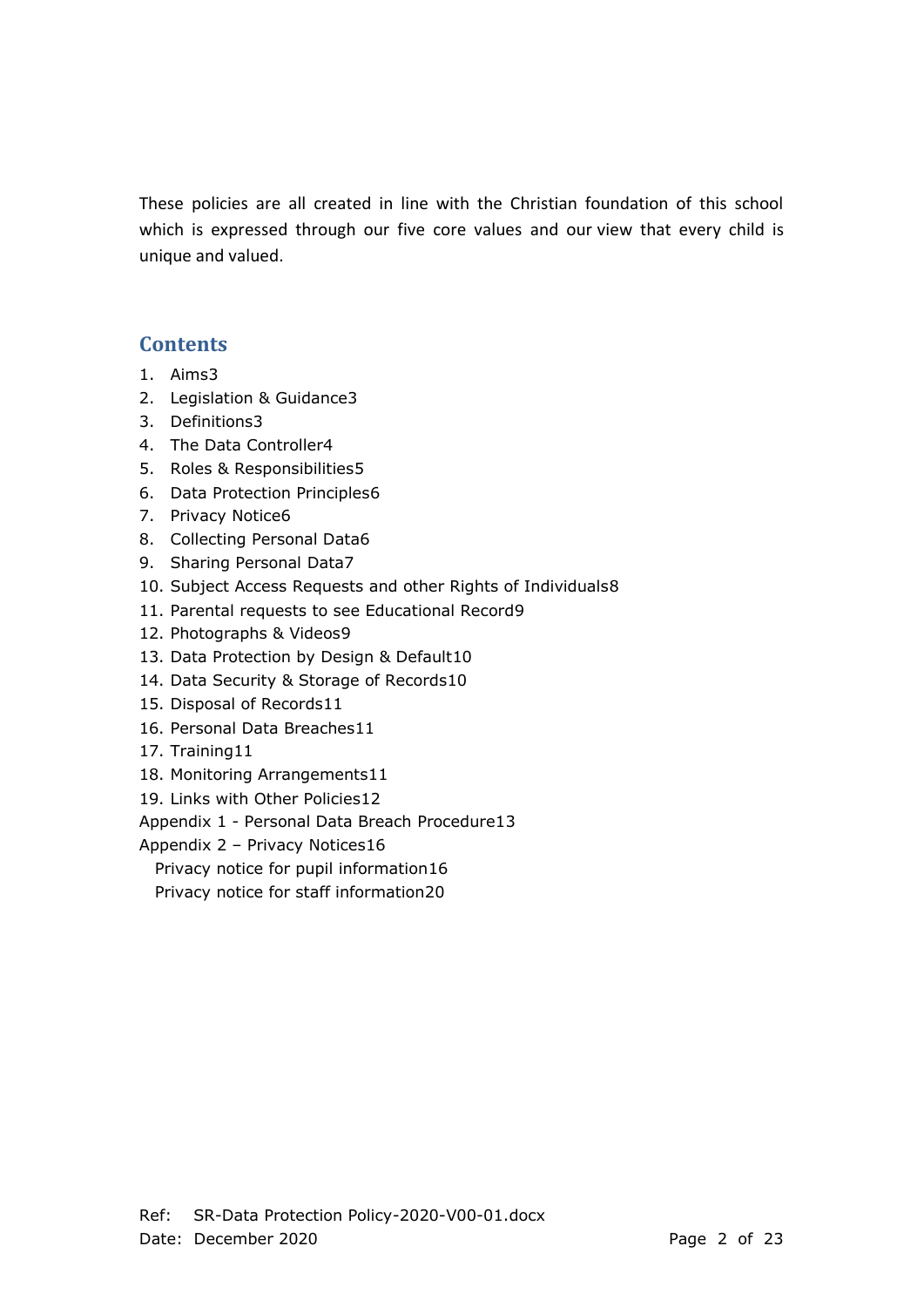# **1. Aims**

Our school aims to ensure that all personal data collected about staff, pupils, parents, governors, visitors and other individuals is collected, stored and processed in accordance with the General Data Protection Regulation (GDPR) and the Data Protection Act 2018 (DPA 2018).

This policy applies to all personal data, regardless of whether it is in paper or electronic format.

# **2. Legislation & Guidance**

This policy meets the requirements of the GDPR and the DPA 2018. It is based on guidance published by the Information Commissioner's Office (ICO) on the GDPR and the ICO's code of practice for subject access requests.

In addition, this policy complies with regulation 5 of the Education (Pupil Information) (England) Regulations 2005, which gives parents the right of access to their child's educational record as well as the school's funding agreement and articles of association.

| Term          | <b>Definition</b>                                                                                                                                         |
|---------------|-----------------------------------------------------------------------------------------------------------------------------------------------------------|
| Personal Data | information relating<br>Any<br>to.<br>an<br>identified, or identifiable, individual.<br>This may include the individual's:<br>• Name (including initials) |
|               | Identification number                                                                                                                                     |
|               | Location data                                                                                                                                             |
|               | • Online identifier, such as<br>a<br>username                                                                                                             |
|               | It may also include factors specific to<br>the individual's physical, physiological,<br>genetic, mental, economic, cultural or<br>social identity.        |

#### **3. Definitions**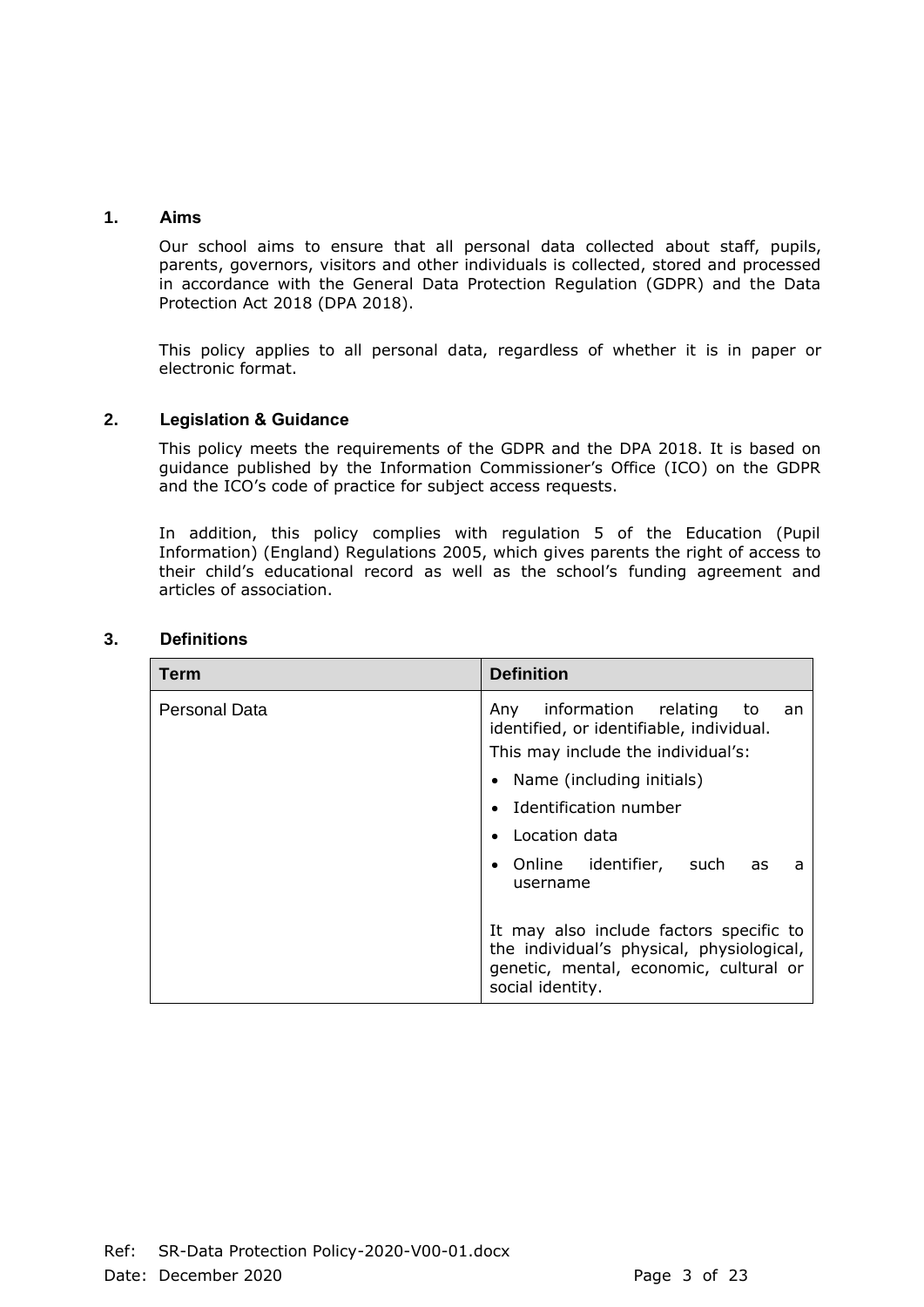| Special categories of personal data | Personal data which is more sensitive<br>and so needs more protection, including<br>information about an individual's:<br>Racial or ethnic origin<br>Political opinions<br>Religious or philosophical beliefs<br>Trade union membership<br>Genetics<br>Biometrics (such as fingerprints,<br>$\bullet$<br>retina and iris patterns), where<br>used for identification purposes<br>Health - physical or mental<br>Sex life or sexual orientation |
|-------------------------------------|------------------------------------------------------------------------------------------------------------------------------------------------------------------------------------------------------------------------------------------------------------------------------------------------------------------------------------------------------------------------------------------------------------------------------------------------|
| Processing                          | Anything done to personal data, such<br>collecting, recording, organising,<br>as<br>structuring, storing, adapting, altering,<br>retrieving,<br>disseminating,<br>using,<br>erasing or destroying.<br>Processing<br>automated<br>can<br>be<br>or<br>manual.                                                                                                                                                                                    |
| Data subject                        | The identified or identifiable individual<br>whose<br>personal<br>data<br>held<br>is<br>or<br>processed.                                                                                                                                                                                                                                                                                                                                       |
| Data controller                     | or organisation<br>that<br>person<br>A<br>determines<br>the<br>and<br>the<br>purposes<br>means of processing of personal data.                                                                                                                                                                                                                                                                                                                 |
| Data processor                      | A person or other body, other than an<br>employee of the data controller, who<br>processes personal data on behalf of<br>the data controller.                                                                                                                                                                                                                                                                                                  |
| Personal data breach                | A breach of security leading to the<br>accidental or unlawful destruction, loss,<br>alteration, unauthorised disclosure of,<br>or access to personal data.                                                                                                                                                                                                                                                                                     |

# **4. The Data Controller**

Our school processes personal data relating to parents, pupils, staff, governors, visitors and others. The school is registered as a data controller with the ICO and will renew this registration annually or as otherwise legally required.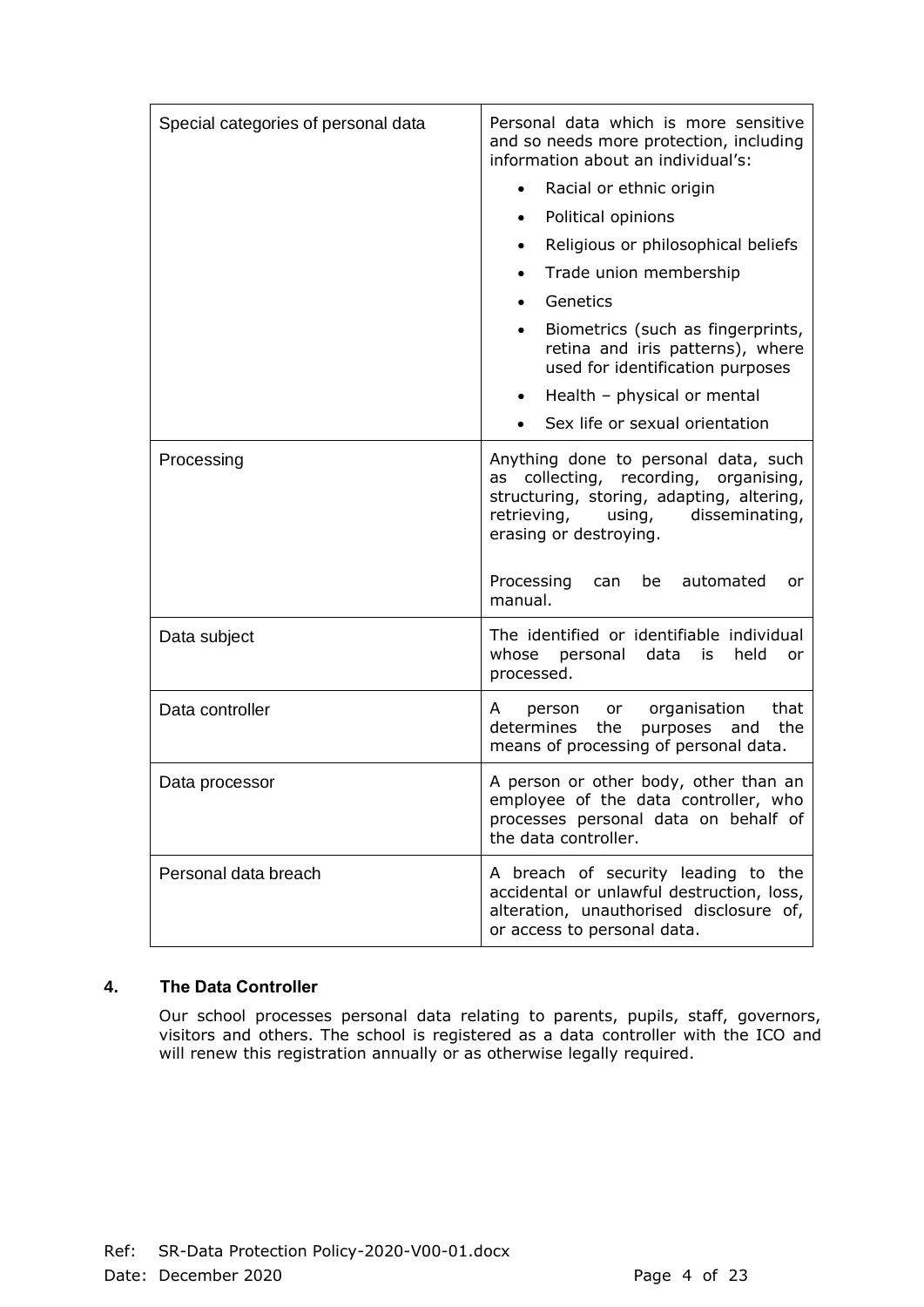# **5. Roles & Responsibilities**

This policy applies to **all staff** employed by our school, and to external organisations or individuals working on our behalf. Staff who do not comply with this policy may face disciplinary action.

# **Governing board**

The governing board has overall responsibility for ensuring that our school complies with all relevant data protection obligations.

#### **Data protection officer**

The data protection officer (DPO) is responsible for overseeing the implementation of this policy, monitoring our compliance with data protection law, and developing related policies and guidelines where applicable.

The DPO will provide an annual report of their activities directly to the governing board and, where relevant, report to the board their advice and recommendations on school data protection issues.

The DPO is also the first point of contact for individuals whose data the school processes, and for the ICO.

Our DPO's contact details are below: *Mr Ryan O'Sullivan via the school office – [Office.3206@stoke-row.oxon.sch.uk](mailto:Office.3206@stoke-row.oxon.sch.uk) or call 01491680720.*

#### **Headteacher**

The headteacher acts as the representative of the data controller on a day-to-day basis.

# **All staff**

Staff are responsible for:

- Collecting, storing and processing any personal data in accordance with this policy
- Informing the school of any changes to their personal data, such as a change of address
- Contacting the DPO in the following circumstances:
	- $\circ$  With any questions about the operation of this policy, data protection law, retaining personal data or keeping personal data secure
	- $\circ$  If they have any concerns that this policy is not being followed
	- $\circ$  If they are unsure whether or not they have a lawful basis to use personal data in a particular way
	- $\circ$  If they need to rely on or capture consent, draft a privacy notice, deal with data protection rights invoked by an individual, or transfer personal data outside the European Economic Area
	- o If they suspect that there has been a data breach
	- $\circ$  Whenever they are engaging in a new activity that may affect the privacy rights of individuals
	- $\circ$  If they need help with any contracts or sharing personal data with third parties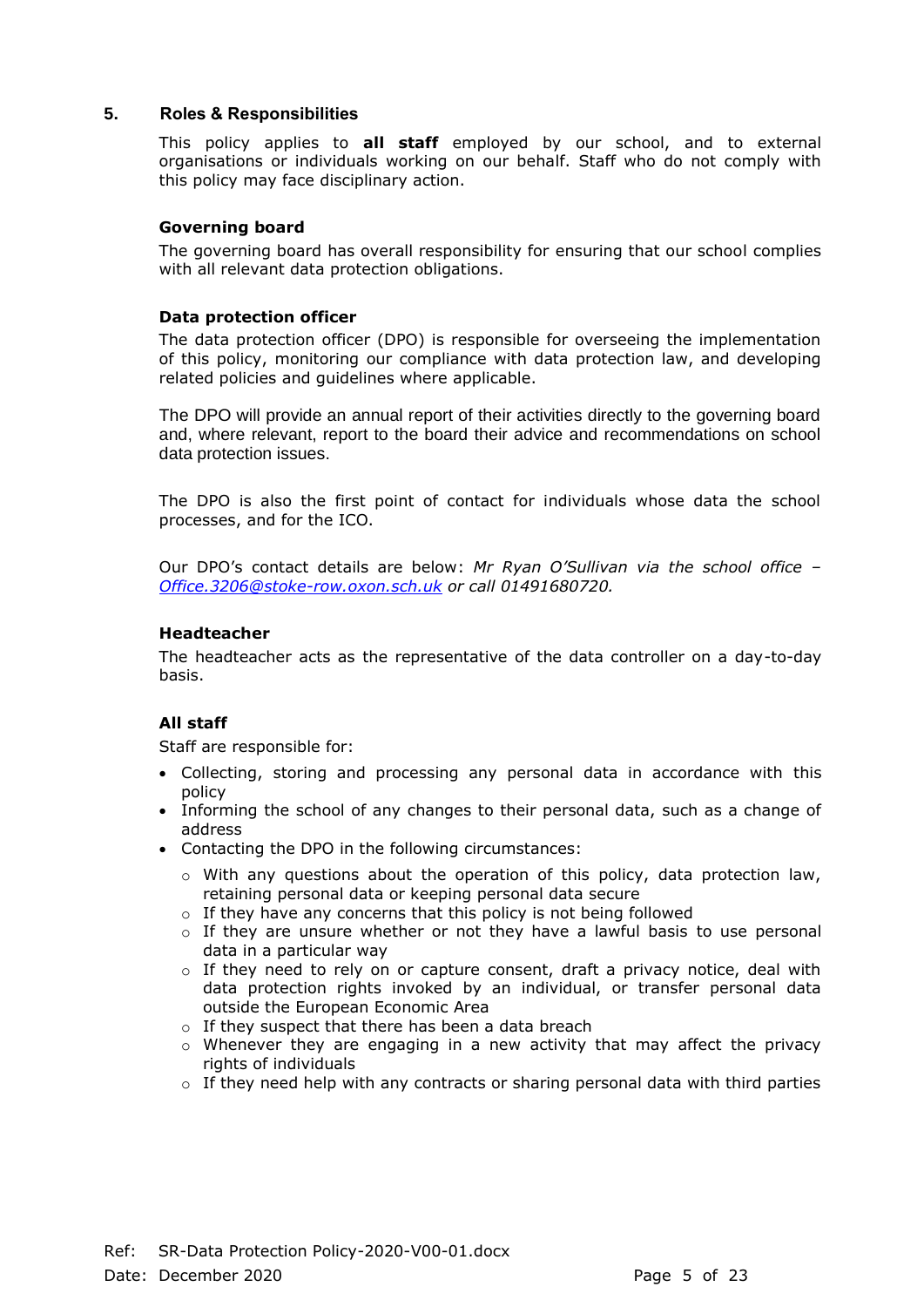# **6. Data Protection Principles**

The GDPR is based on data protection principles that our school must comply with.

The principles say that personal data must be:

- Processed lawfully, fairly and in a transparent manner
- Collected for specified, explicit and legitimate purposes
- Adequate, relevant and limited to what is necessary to fulfil the purposes for which it is processed
- Accurate and, where necessary, kept up to date
- Kept for no longer than is necessary for the purposes for which it is processed
- Processed in a way that ensures it is appropriately secure

This policy sets out how the school aims to comply with these principles.

# **7. Privacy Notice**

The school will issue privacy notices as required, informing data subjects (or their parents, depending on age of the pupil, if about pupil information) about the personal information that it collects and holds relating to individual data subjects, how individuals can expect their personal information to be used and for what purposes. The school's current privacy notices are attached at Appendix 2.

The school will take appropriate measures to provide information in privacy notices in a concise, transparent, intelligible and easily accessible form, using clear and plain language.

# **8. Collecting Personal Data**

#### **a. Lawfulness, fairness and transparency**

We will only process personal data where we have one of 6 'lawful bases' (legal reasons) to do so under data protection law:

- The data needs to be processed so that the school can **fulfil a contract** with the individual, or the individual has asked the school to take specific steps before entering into a contract
- The data needs to be processed so that the school can **comply with a legal obligation**
- The data needs to be processed to ensure the **vital interests** of the individual e.g. to protect someone's life
- The data needs to be processed so that the school, as a public authority, can perform a task **in the public interest,** and carry out its official functions
- The data needs to be processed for the **legitimate interests** of the school or a third party (provided the individual's rights and freedoms are not overridden)
- The individual (or their parent/carer when appropriate in the case of a pupil) has freely given clear **consent**

For special categories of personal data, we will also meet one of the special category conditions for processing which are set out in the GDPR and Data Protection Act 2018.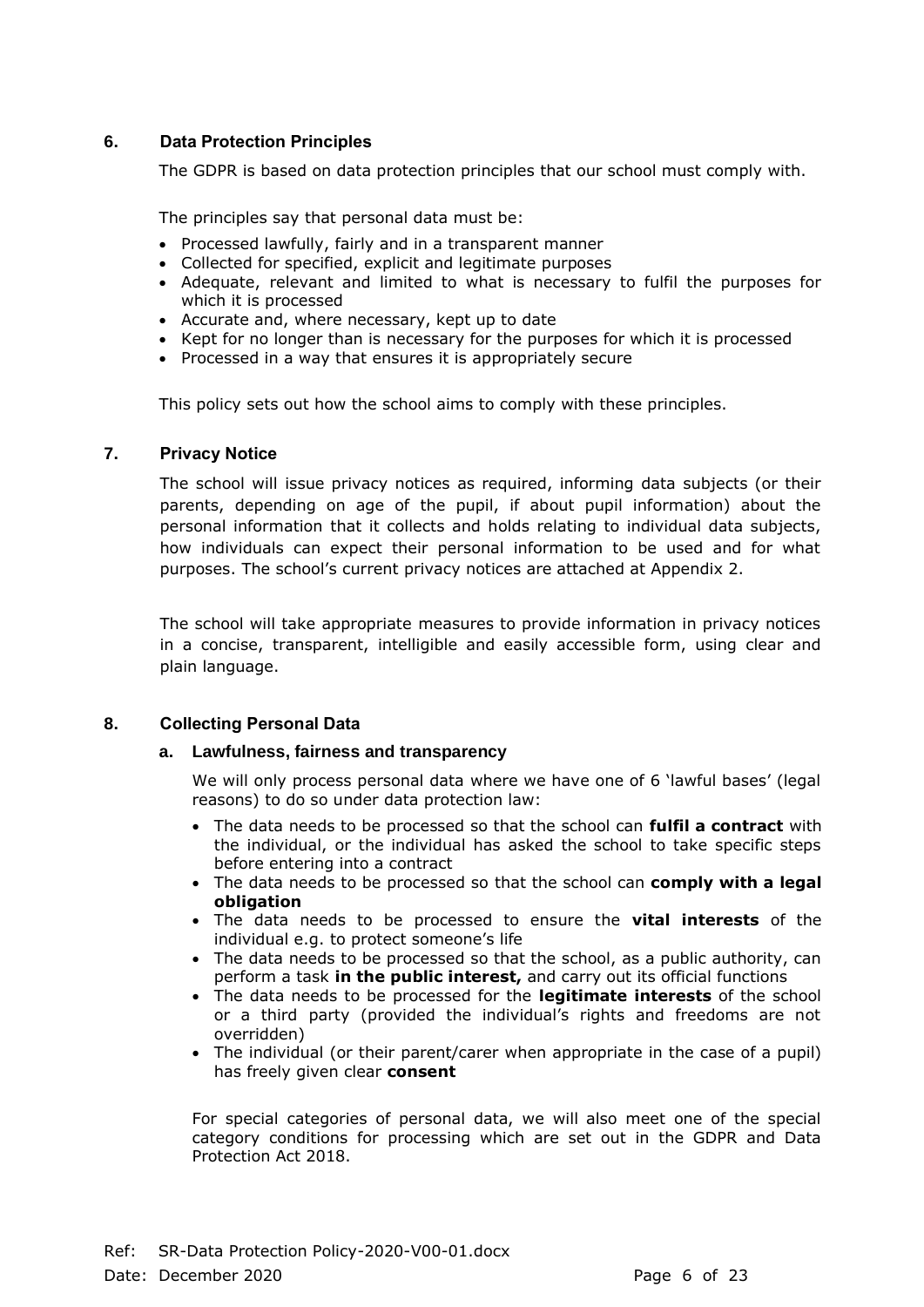If we offer online services to pupils, such as classroom apps, and we intend to rely on consent as a basis for processing, we will get parental consent (except for online counselling and preventive services).

Whenever we first collect personal data directly from individuals, we will provide them with the relevant information required by data protection law.

#### **b. Limitation, minimisation and accuracy**

We will only collect personal data for specified, explicit and legitimate reasons. We will explain these reasons to the individuals when we first collect their data.

If we want to use personal data for reasons other than those given when we first obtained it, we will inform the individuals concerned before we do so, and seek consent where necessary.

Staff must only process personal data where it is necessary in order to do their jobs.

When staff no longer need the personal data they hold, they must ensure it is deleted or anonymised. This will be done in accordance with the Information and Records Management Society's toolkit for schools.

# **9. Sharing Personal Data**

We will not normally share personal data with anyone else, but may do so where:

- There is an issue with a pupil or parent/carer that puts the safety of our staff at risk
- We need to liaise with other agencies we will seek consent as necessary before doing this
- Our suppliers or contractors need data to enable us to provide services to our staff and pupils – for example, IT companies. When doing this, we will:
	- o Only appoint suppliers or contractors which can provide sufficient guarantees that they comply with data protection law
	- o Establish a data sharing agreement with the supplier or contractor, either in the contract or as a standalone agreement, to ensure the fair and lawful processing of any personal data we share
	- $\circ$  Only share data that the supplier or contractor needs to carry out their service, and information necessary to keep them safe while working with us

We will also share personal data with law enforcement and government bodies where we are legally required to do so, including for:

- The prevention or detection of crime and/or fraud
- The apprehension or prosecution of offenders
- The assessment or collection of tax owed to HMRC
- In connection with legal proceedings
- Where the disclosure is required to satisfy our safeguarding obligations
- Research and statistical purposes, as long as personal data is sufficiently anonymised or consent has been provided

We may also share personal data with emergency services and local authorities to help them to respond to an emergency situation that affects any of our pupils or staff.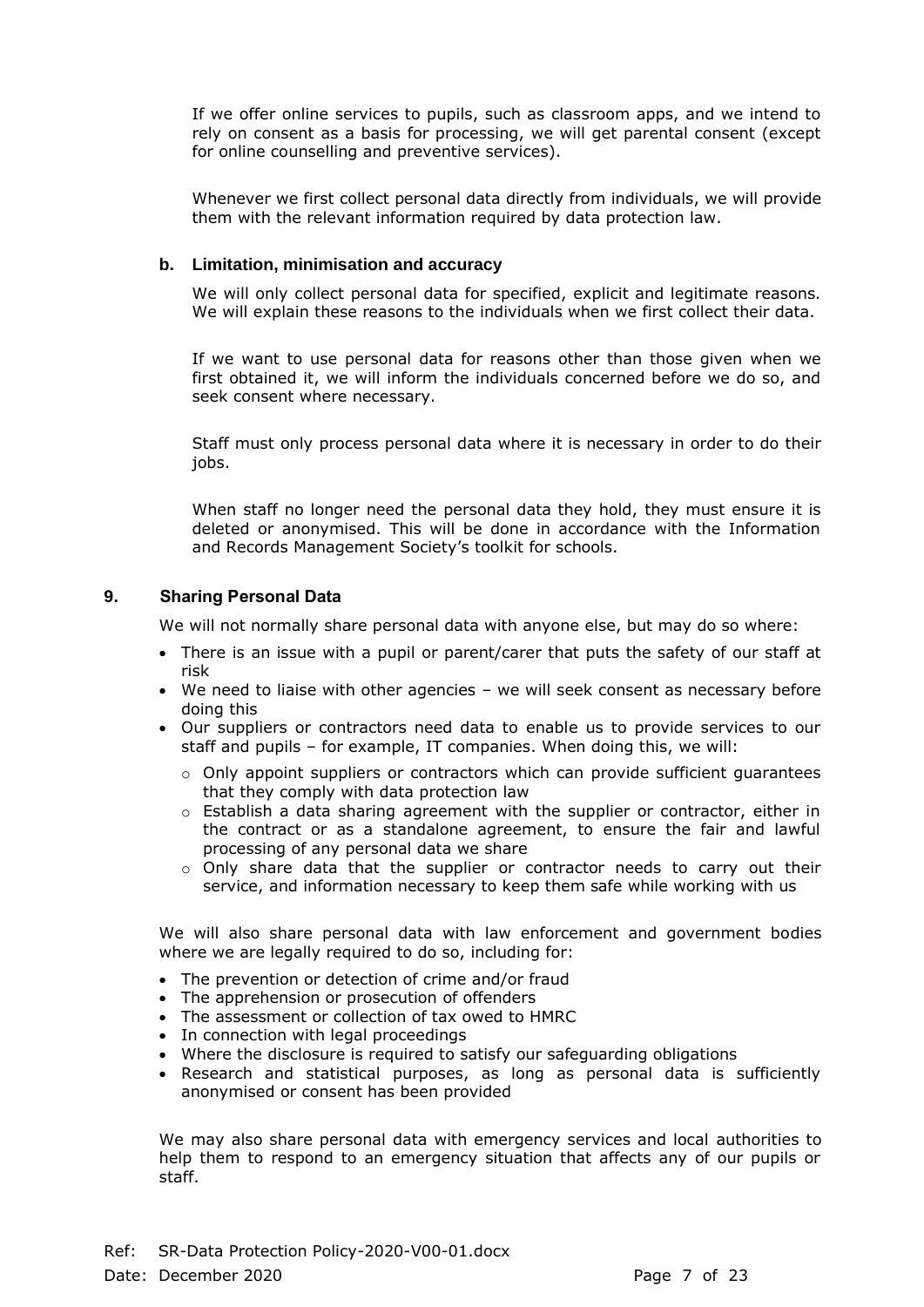Where we transfer personal data to a country or territory outside the European Economic Area, we will do so in accordance with data protection law.

# **10. Subject Access Requests and other Rights of Individuals**

#### **a. Subject access requests**

Individuals have a right to make a 'subject access request' to gain access to personal information that the school holds about them. This includes:

- Confirmation that their personal data is being processed
- Access to a copy of the data
- The purposes of the data processing
- The categories of personal data concerned
- Who the data has been, or will be, shared with
- How long the data will be stored for, or if this isn't possible, the criteria used to determine this period
- The source of the data, if not the individual
- Whether any automated decision-making is being applied to their data, and what the significance and consequences of this might be for the individual

Subject access requests must be submitted in writing, either by letter, email or fax to the DPO. They should include:

- Name of individual
- Correspondence address
- Contact number and email address
- Details of the information requested

If staff receive a subject access request they must immediately forward it to the DPO.

#### **b. Children and subject access requests**

Personal data about a child belongs to that child, and not the child's parents or carers. For a parent or carer to make a subject access request with respect to their child, the child must either be unable to understand their rights and the implications of a subject access request, or have given their consent.

Children below the age of 12 are generally not regarded to be mature enough to understand their rights and the implications of a subject access request. Therefore, most subject access requests from parents or carers of pupils at our school may be granted without the express permission of the pupil. This is not a rule and a pupil's ability to understand their rights will always be judged on a case-by-case basis.

#### **c. Responding to subject access requests**

When responding to requests, we:

- May ask the individual to provide 2 forms of identification
- May contact the individual via phone to confirm the request was made
- Will respond without delay and within 1 month of receipt of the request
- Will provide the information free of charge
- May tell the individual we will comply within 3 months of receipt of the request, where a request is complex or numerous. We will inform the individual of this within 1 month, and explain why the extension is necessary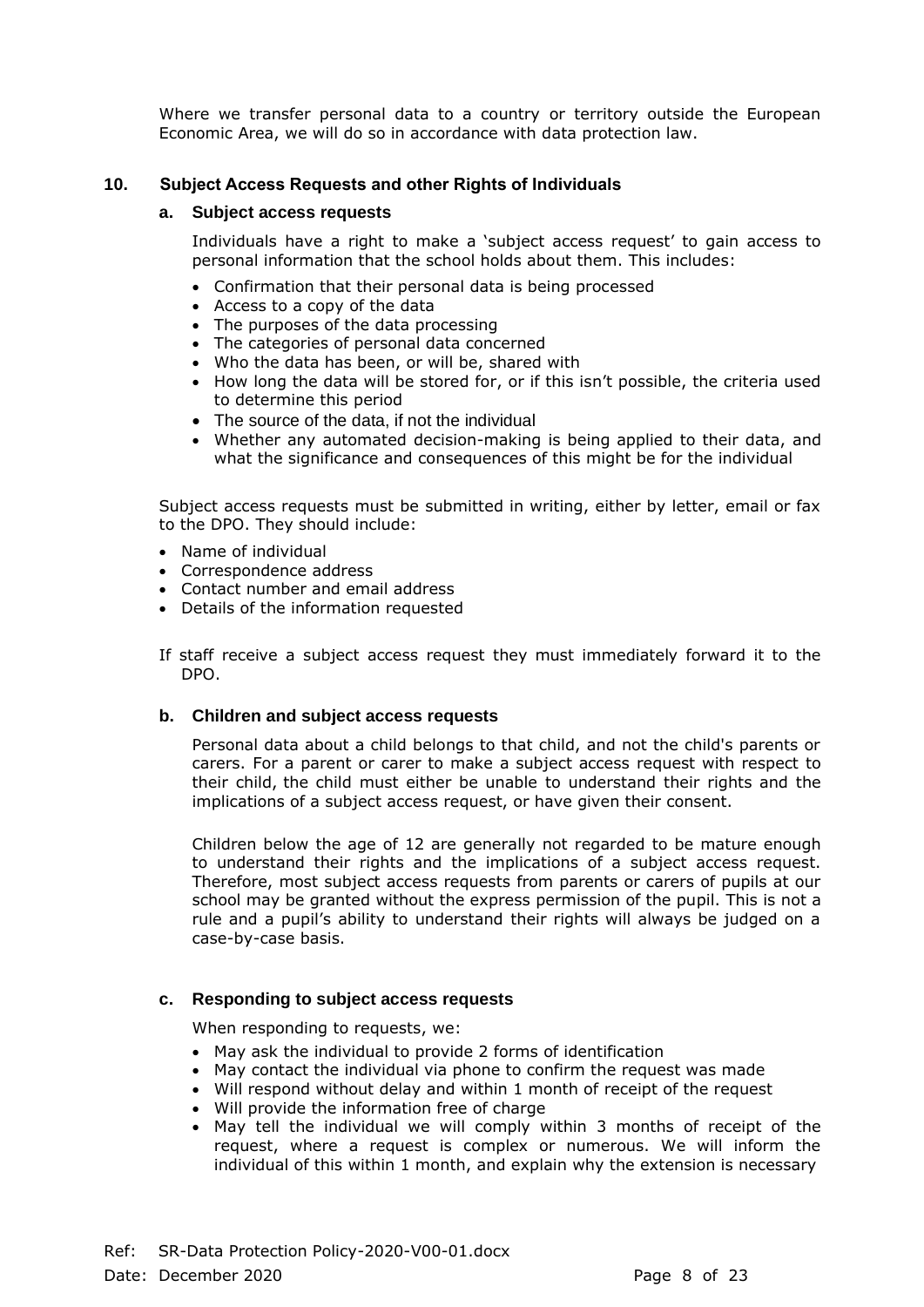We will not disclose information if it:

- Might cause serious harm to the physical or mental health of the pupil or another individual
- Would reveal that the child is at risk of abuse, where the disclosure of that information would not be in the child's best interests
- Is contained in adoption or parental order records
- Is given to a court in proceedings concerning the child

If the request is unfounded or excessive, we may refuse to act on it, or charge a reasonable fee which takes into account administrative costs.

A request will be deemed to be unfounded or excessive if it is repetitive, or asks for further copies of the same information.

When we refuse a request, we will tell the individual why, and tell them they have the right to complain to the ICO.

# **d. Other data protection rights of the individual**

In addition to the right to make a subject access request (see above), and to receive information when we are collecting their data about how we use and process it (see section 7), individuals also have the right to:

- Withdraw their consent to processing at any time
- Ask us to rectify, erase or restrict processing of their personal data, or object to the processing of it (in certain circumstances)
- Prevent use of their personal data for direct marketing
- Challenge processing which has been justified on the basis of public interest
- Request a copy of agreements under which their personal data is transferred outside of the European Economic Area
- Object to decisions based solely on automated decision making or profiling (decisions taken with no human involvement, that might negatively affect them)
- Prevent processing that is likely to cause damage or distress
- Be notified of a data breach in certain circumstances
- Make a complaint to the ICO
- Ask for their personal data to be transferred to a third party in a structured, commonly used and machine-readable format (in certain circumstances)

Individuals should submit any request to exercise these rights to the DPO. If staff receive such a request, they must immediately forward it to the DPO.

#### **11. Parental requests to see Educational Record**

Maintained schools give the right for parental access to free access to their child's educational record (which includes most information about a pupil) within 15 school days of receipt of a written request.

# **12. Photographs & Videos**

As part of our school activities, we may take photographs and record images of individuals within our school.

#### *Pupils aged under 18 years of age*

We will obtain written consent from parents/carers for photographs and videos to be taken of their child for communication, marketing and promotional materials. We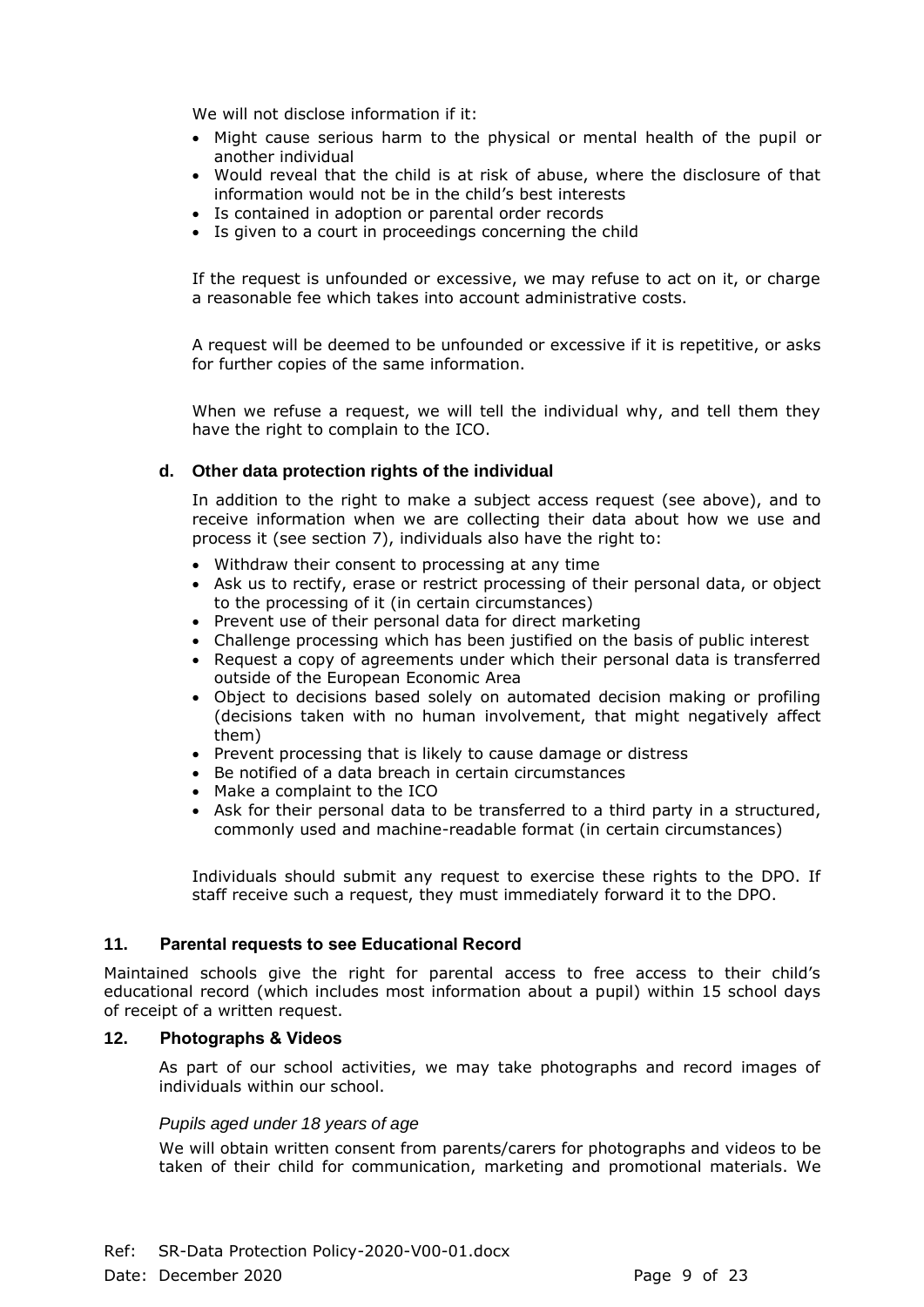will clearly explain how the photograph and/or video will be used to both the parent/carer and pupil.

Uses may include:

- Within school on notice boards and in school magazines, brochures, newsletters, etc.
- Outside of school by external agencies such as the school photographer, newspapers, campaigns
- Online on our school website or social media pages

Consent can be refused or withdrawn at any time. If consent is withdrawn, we will delete the photograph or video and not distribute it further.

When using photographs and videos in this way we will not accompany them with any other personal information about the child, to ensure they cannot be identified.

See our Child Protection and Safeguarding Policy for more information on our use of photographs and videos.

# **13. Data Protection by Design & Default**

We will put measures in place to show that we have integrated data protection into all of our data processing activities, including:

- Appointing a suitably qualified DPO, and ensuring they have the necessary resources to fulfil their duties and maintain their expert knowledge
- Only processing personal data that is necessary for each specific purpose of processing, and always in line with the data protection principles set out in relevant data protection law (see section 6)
- Completing privacy impact assessments where the school's processing of personal data presents a high risk to rights and freedoms of individuals, and when introducing new technologies (the DPO will advise on this process)
- Integrating data protection into internal documents including this policy, any related policies and privacy notices
- Regularly training members of staff on data protection law, this policy, any related policies and any other data protection matters; we will also keep a record of attendance
- Regularly conducting reviews and audits to test our privacy measures and make sure we are compliant
- Maintaining records of our processing activities, including:
	- $\circ$  For the benefit of data subjects, making available the name and contact details of our school and DPO and all information we are required to share about how we use and process their personal data (via our privacy notices)
	- $\circ$  For all personal data that we hold, maintaining an internal record of the type of data, data subject, how and why we are using the data, any third-party recipients, how and why we are storing the data, retention periods and how we are keeping the data secure

# **14. Data Security & Storage of Records**

We will protect personal data and keep it safe from unauthorised or unlawful access, alteration, processing or disclosure, and against accidental or unlawful loss, destruction or damage.

In particular: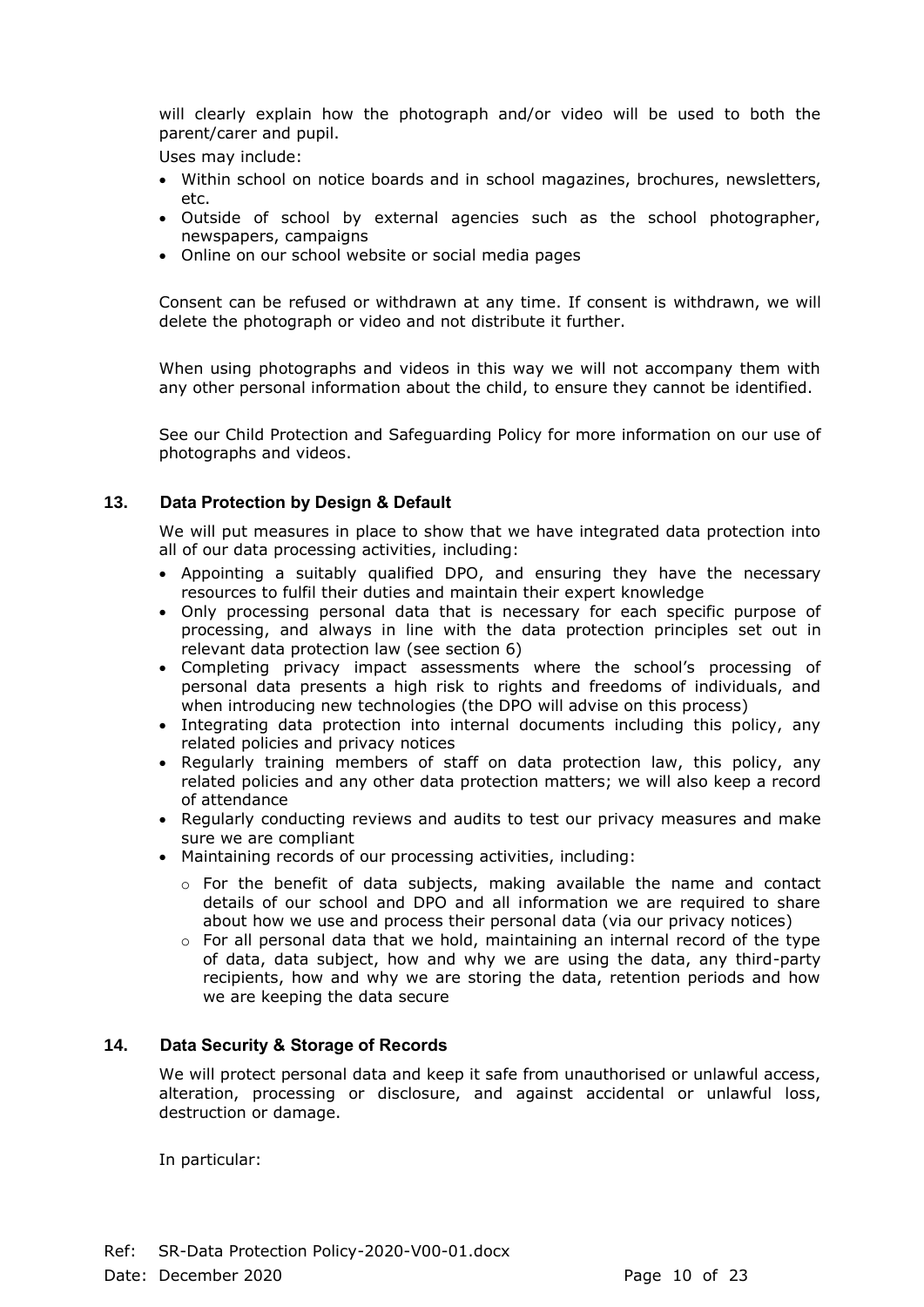- Paper-based records and portable electronic devices, such as laptops and hard drives that contain personal data are kept under lock and key when not in use
- Papers containing confidential personal data must not be left on office and classroom desks, on staffroom tables, pinned to notice/display boards, or left anywhere else where there is general access
- Where personal information needs to be taken off site, staff must sign it in and out from the school office
- Passwords that are at least 8 characters long containing letters and numbers are used to access school computers, laptops and other electronic devices. Staff and pupils are reminded to change their passwords at regular intervals
- Encryption software is used to protect all portable devices and removable media, such as laptops and USB devices where personal information is stored
- Staff, pupils or governors who store personal information on their personal devices are expected to follow the same security procedures as for school-owned equipment (see our E-Safety policy on acceptable use)
- Where we need to share personal data with a third party, we carry out due diligence and take reasonable steps to ensure it is stored securely and adequately protected (see section 9)

# **15. Disposal of Records**

Personal data that is no longer needed will be disposed of securely. Personal data that has become inaccurate or out of date will also be disposed of securely, where we cannot or do not need to rectify or update it. For example, we will shred or incinerate paper-based records, and overwrite or delete electronic files. We may also use a third party to safely dispose of records on the school's behalf. If we do so, we will require the third party to provide sufficient guarantees that it complies with data protection law.

#### **16. Personal Data Breaches**

The school will use all reasonable endeavours to ensure that there are no personal data breaches.

In the unlikely event of a suspected data breach, we will follow the procedure set out in appendix 1.

When appropriate, we will report the data breach to the ICO within 72 hours. Such breaches in a school context may include, but are not limited to:

- A non-anonymised dataset being published on the school website which shows the exam results of pupils eligible for the pupil premium
- Safeguarding information being made available to an unauthorised person

• The theft of a school laptop containing non-encrypted personal data about pupils

The school's cashless payment provider being hacked and parents' financial details stolen

# **17. Training**

All staff and governors are provided with data protection training as part of their induction process. Data protection will also form part of continuing professional development, where changes to legislation, guidance or the school's processes make it necessary.

#### **18. Monitoring Arrangements**

The DPO is responsible for monitoring and reviewing this policy.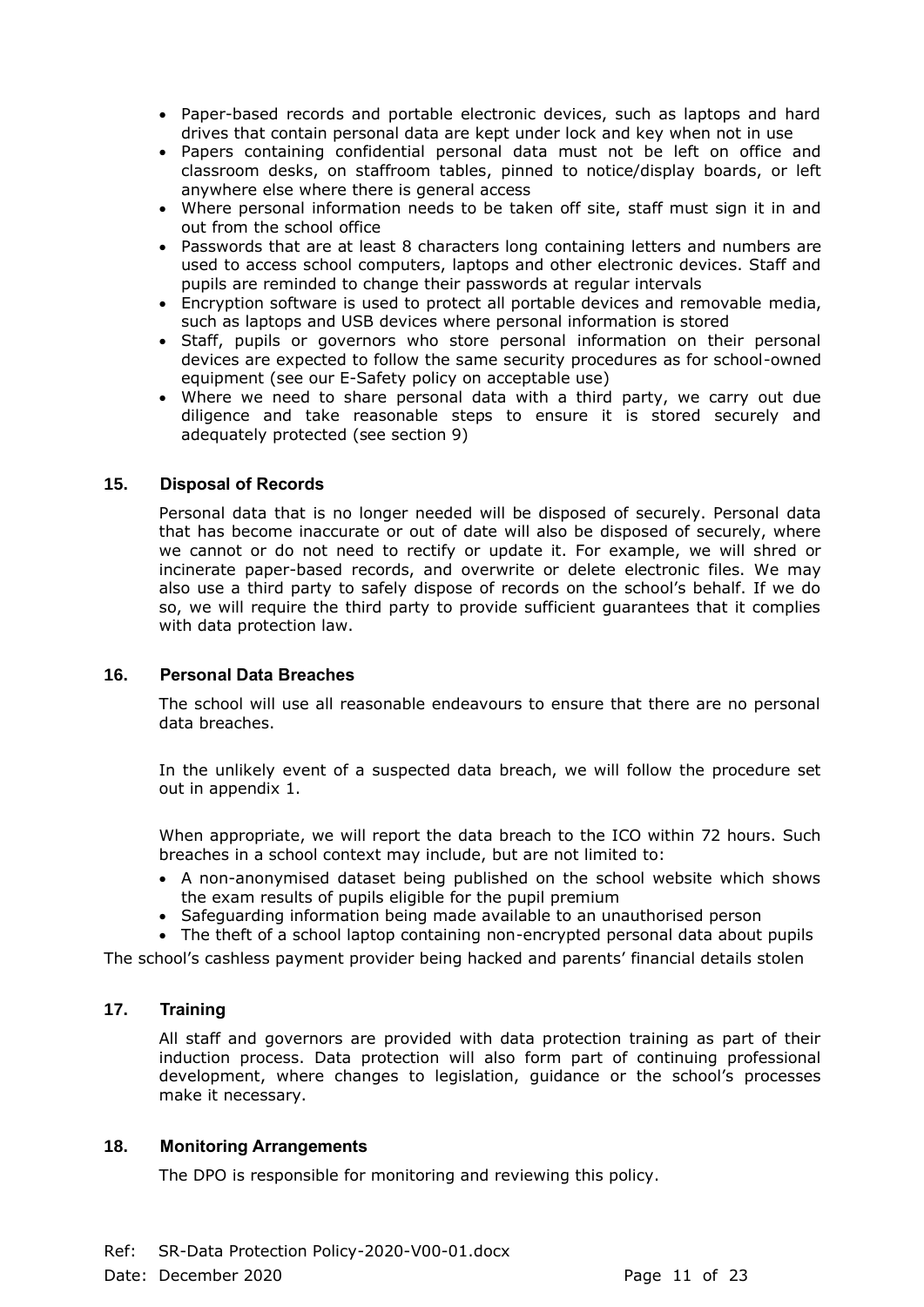This policy will be reviewed and updated in line with ICO guidance. Otherwise, or from then on, this policy will be reviewed **every 2 years** and shared with the full governing board.

# **19. Links with Other Policies**

This data protection policy is linked to other policies including:

- Freedom of information policy (including publication scheme)
- Data Retention Policy
- E-safety Policy
- Safeguarding and Child Protection Policy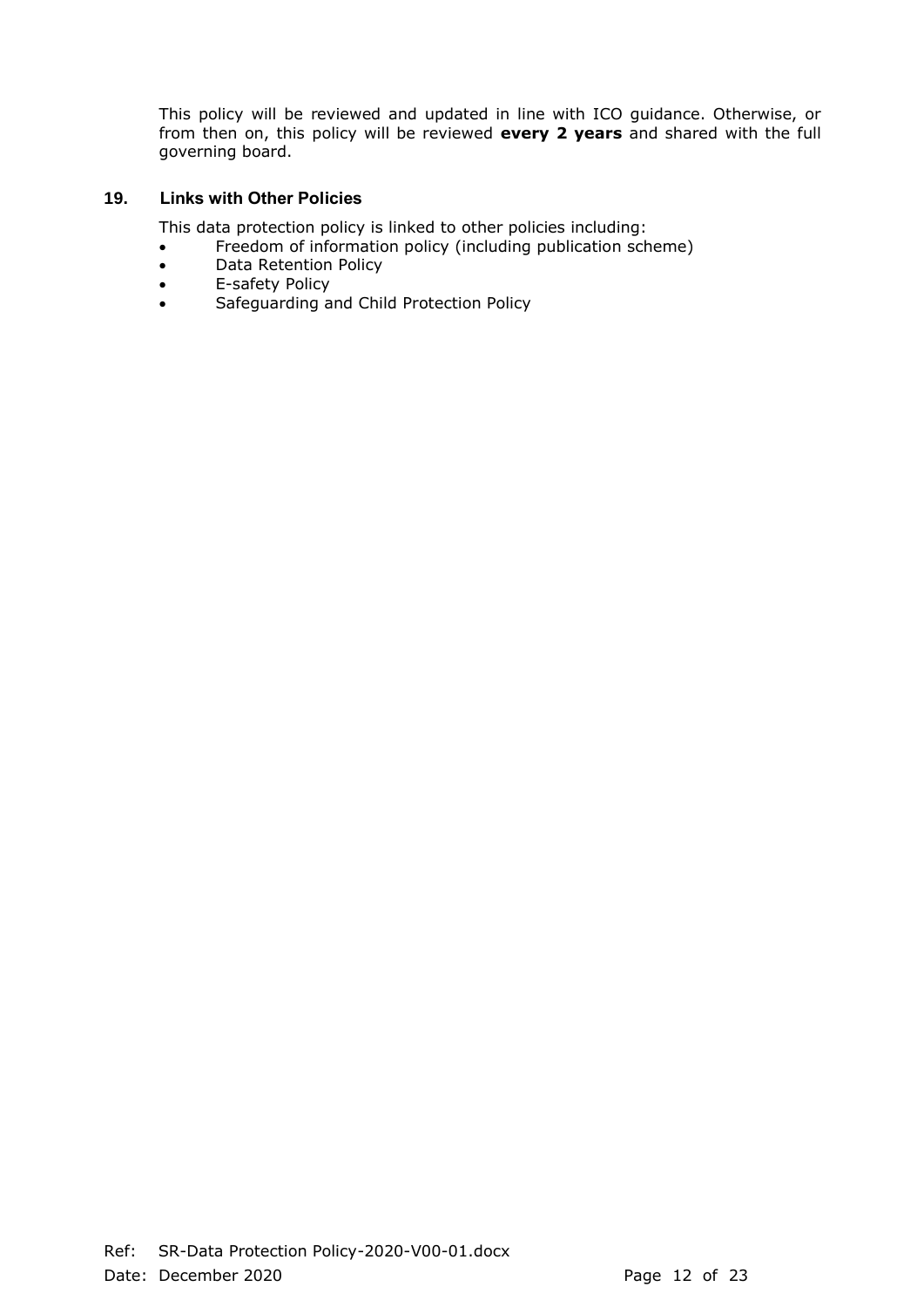# **Appendix 1 - Personal Data Breach Procedure**

This procedure is based on guidance on personal data breaches produced by the ICO.

# **Reporting a Suspected Breach**

- On finding or causing a breach, or potential breach, the staff member or data processor must immediately notify the Headteacher. If the breach occurs or is discovered outside of normal working hours, this should begin as soon as is practicable.
- The Headteacher will alert the DPO and the chair of governors.
- The Headteacher and DPO must consider whether the Police need to be informed. This would be appropriate where illegal activity is known to have occurred or there is a risk that illegal activity might occur in future. In such instances, advice from the school's legal support should be obtained.

# **Managing the Breach**

- The DPO will make all reasonable efforts to contain and minimise the impact of the breach, assisted by relevant staff members or data processors where necessary.
- If special category data (sensitive information) is accidentally made available via email to unauthorised individuals, the sender must attempt to recall the email as soon as they become aware of the error.
	- o Members of staff who receive personal data sent in error must alert the sender and the DPO as soon as they become aware of the error
	- $\circ$  If the sender is unavailable or cannot recall the email for any reason, the DPO will ask the ICT department to recall it
	- $\circ$  In any cases where the recall is unsuccessful, the DPO will contact the relevant unauthorised individuals who received the email, explain that the information was sent in error, and request that those individuals delete the information and do not share, publish, save or replicate it in any way
	- $\circ$  The DPO will ensure we receive a written response from all the individuals who received the data, confirming that they have complied with this request
	- $\circ$  The DPO will carry out an internet search to check that the information has not been made public; if it has, we will contact the publisher/website owner or administrator to request that the information is removed from their website and deleted.
- Depending on the nature of the breach, other measures may include:
	- o Attempting to recover lost equipment
	- o Contacting the relevant County Council Departments so that they are prepared for any potentially inappropriate enquiries ('Phishing') for further information on the individual or individuals concerned.
	- o Use of back-ups to restore lost/damaged/stolen data.
	- $\circ$  If bank details have been lost/stolen, consider contacting banks directly for advice on preventing fraudulent use.
	- o Changing system passwords or entry codes.

# **Investigating the Breach**

- The DPO will investigate the report, and determine whether a breach has occurred. To decide, the DPO will consider whether personal data has been accidentally or unlawfully:
	- o Lost
	- o Stolen
	- o Destroyed
	- o Altered
	- o Disclosed or made available where it should not have been
- Ref: SR-Data Protection Policy-2020-V00-01.docx

Date: December 2020 **Page 13 of 23**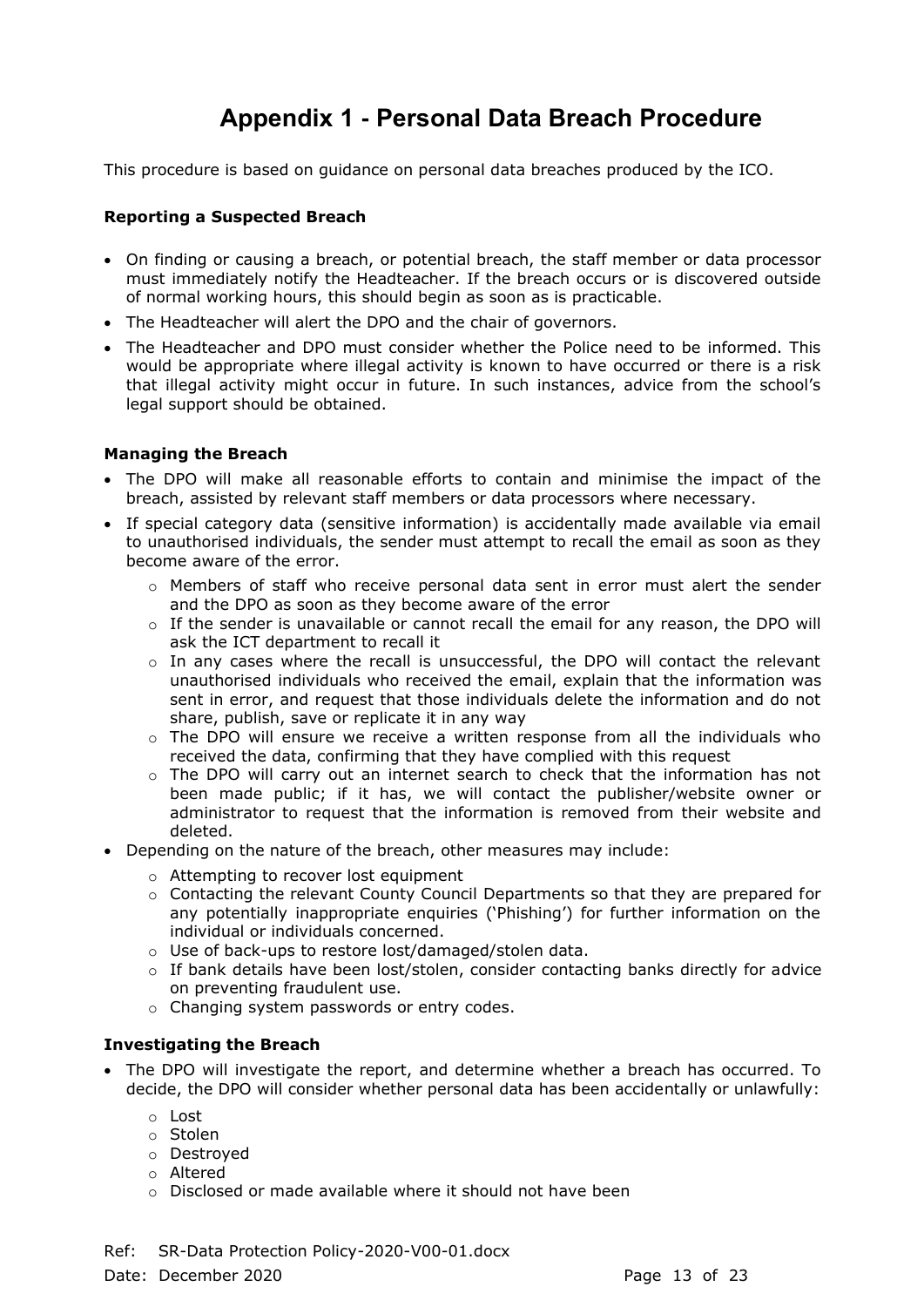- o Made available to unauthorised people
- The DPO will assess the potential consequences, based on how serious they are, and how likely they are to happen
- A clear record should be made of the nature of the breach and the actions taken to mitigate it.

# **Notification to the Supervisory Authority**

- The DPO will work out whether the breach must be reported to the ICO. This must be judged on a case-by-case basis. To decide, the DPO will consider whether the breach is likely to negatively affect people's rights and freedoms, and cause them any physical, material or non-material damage (e.g. emotional distress), including through:
	- o Loss of control over their data
	- o Discrimination
	- o Identify theft or fraud
	- o Financial loss
	- o Unauthorised reversal of pseudonymisation (for example, key-coding)
	- o Damage to reputation
	- o Loss of confidentiality
	- $\circ$  Any other significant economic or social disadvantage to the individual(s) concerned

The DPO will document the decision (either way). Documented decisions will be stored by the DPO on the school's central systems.

- If it's likely that there will be a risk to people's rights and freedoms, the DPO must notify the ICO. Where the ICO must be notified, the DPO will do this via the '[data breach](https://ico.org.uk/for-organisations/report-a-breach/personal-data-breach/)  [reporting'](https://ico.org.uk/for-organisations/report-a-breach/personal-data-breach/) page of the ICO website without undue delay and not later than 72 hours after having become aware of it. As required, the DPO will set out:
	- o A description of the nature of the personal data breach including, where possible:
		- **The categories and approximate number of individuals concerned**
		- **•** The categories and approximate number of personal data records concerned
	- o The name and contact details of the DPO
		- A description of the likely consequences of the personal data breach
		- A description of the measures that have been, or will be taken, to deal with the breach and mitigate any possible adverse effects on the individual(s) concerned
- If all the above details are not yet known, the DPO will report as much as they can within 72 hours. The report will explain that there is a delay, the reasons why, and when the DPO expects to have further information. The DPO will submit the remaining information as soon as possible.

# **Notifying Data Subjects and Third Parties**

- The DPO will also assess the risk to individuals, again based on the severity and likelihood of potential or actual impact. If the risk is high, the DPO will promptly inform, in writing, all individuals whose personal data has been breached. This notification will set out:
	- The name and contact details of the DPO
	- A description of the likely consequences of the personal data breach
	- A description of the measures that have been, or will be, taken to deal with the data breach and mitigate any possible adverse effects on the individual(s) concerned
- The DPO will notify any relevant third parties who can help mitigate the loss to individuals – for example, the police, insurers, banks or credit card companies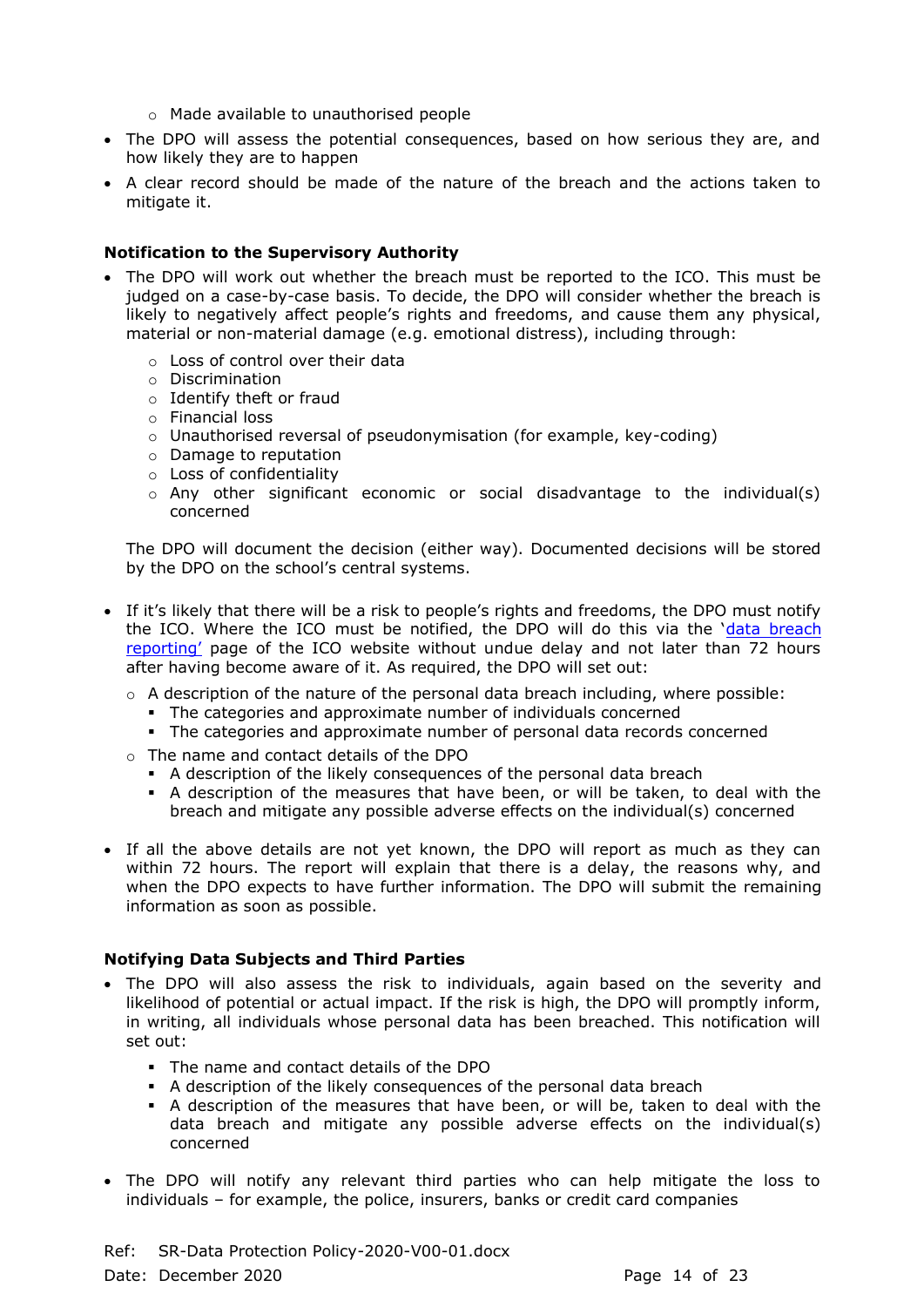# **Records and Evaluation**

- The DPO will document each breach, irrespective of whether it is reported to the ICO. For each breach, this record will include the:
	- o Facts and cause
	- o Effects
	- o Action taken to contain it and ensure it does not happen again (such as establishing more robust processes or providing further training for individuals)

Records of all breaches will be stored by the DPO on the school's central systems.

• The DPO and headteacher will meet to review what happened and how it can be stopped from happening again. This meeting will happen as soon as reasonably possible.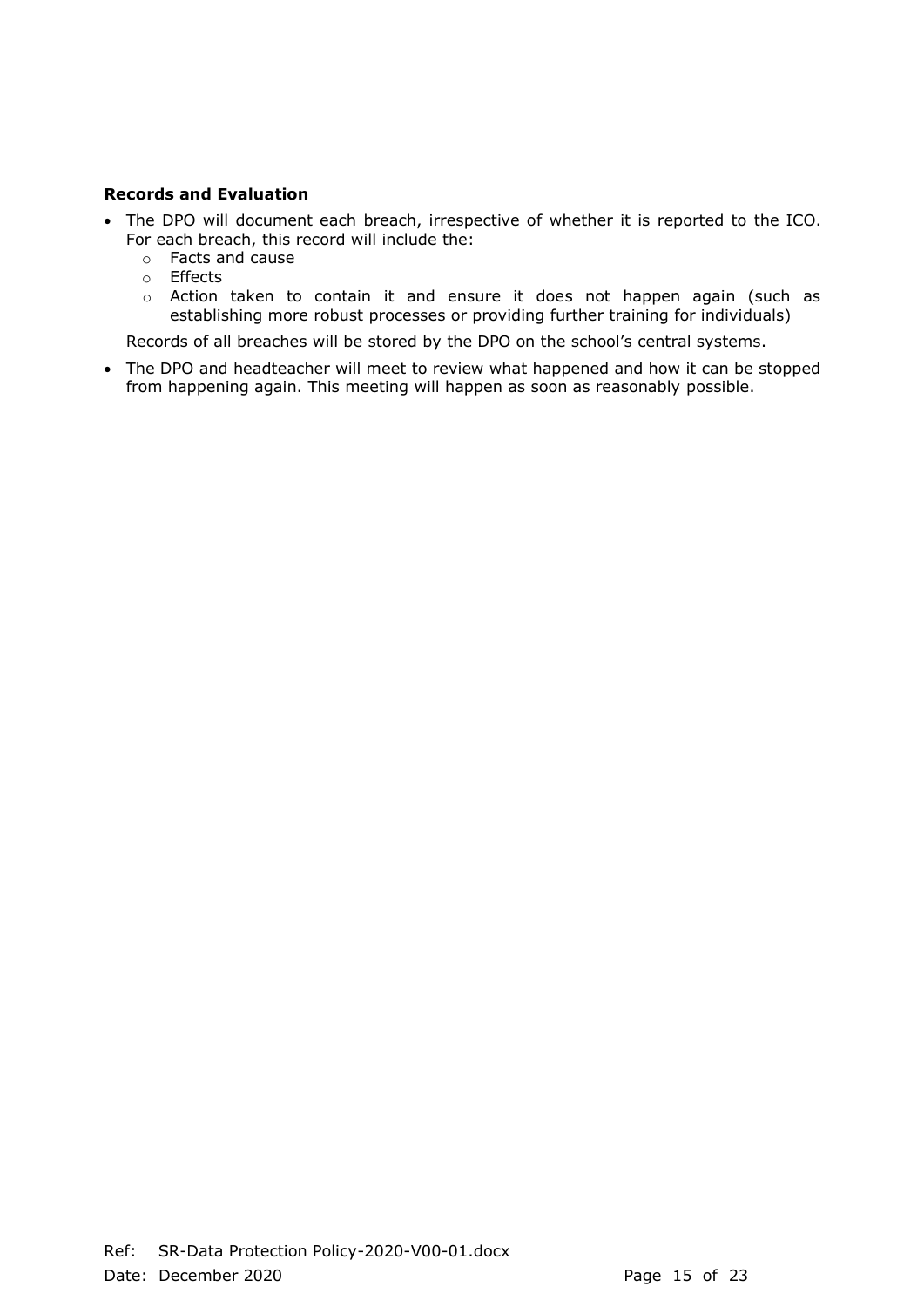# **Appendix 2 – Privacy Notices**

The school has two privacy notices, one for pupil information, and one for workforce information. These will be reviewed in line with any statutory or contractual changes.

# *Privacy notice for pupil information*

Under data protection law, individuals have a right to be informed about how the school uses any personal data that we hold about them. We comply with this right by providing 'privacy notices' (sometimes called 'fair processing notices') to individuals where we are processing their personal data.

This privacy notice explains how we collect, store and use personal data about **pupils**. The school is the 'data controller' for the purposes of data protection law.

Our data protection officer and contact details are below (see 'Contact us' below).

#### **The personal data we hold**

Personal data that we may collect, use, store and share (when appropriate) about pupils includes, but is not restricted to:

- Contact details, contact preferences, date of birth, identification documents
- Results of internal assessments and externally set tests
- Pupil and curricular records
- Characteristics, such as ethnic background, eligibility for free school meals, or special educational needs
- Exclusion information
- Details of any medical conditions, including physical and mental health
- Attendance information
- Safeguarding information
- Details of any support received, including care packages, plans and support providers
- Photographs

We may also hold data about pupils that we have received from other organisations, including other schools, local authorities and the Department for Education.

#### **Why we use this data**

We use this data to:

- Support pupil learning
- Monitor and report on pupil progress
- Provide appropriate pastoral care
- Protect pupil welfare
- Assess the quality of our services
- Administer admissions waiting lists
- Carry out research
- Comply with the law regarding data sharing

# **Our legal basis for using this data**

We only collect and use pupils' personal data when the law allows us to. Most commonly, we process it where: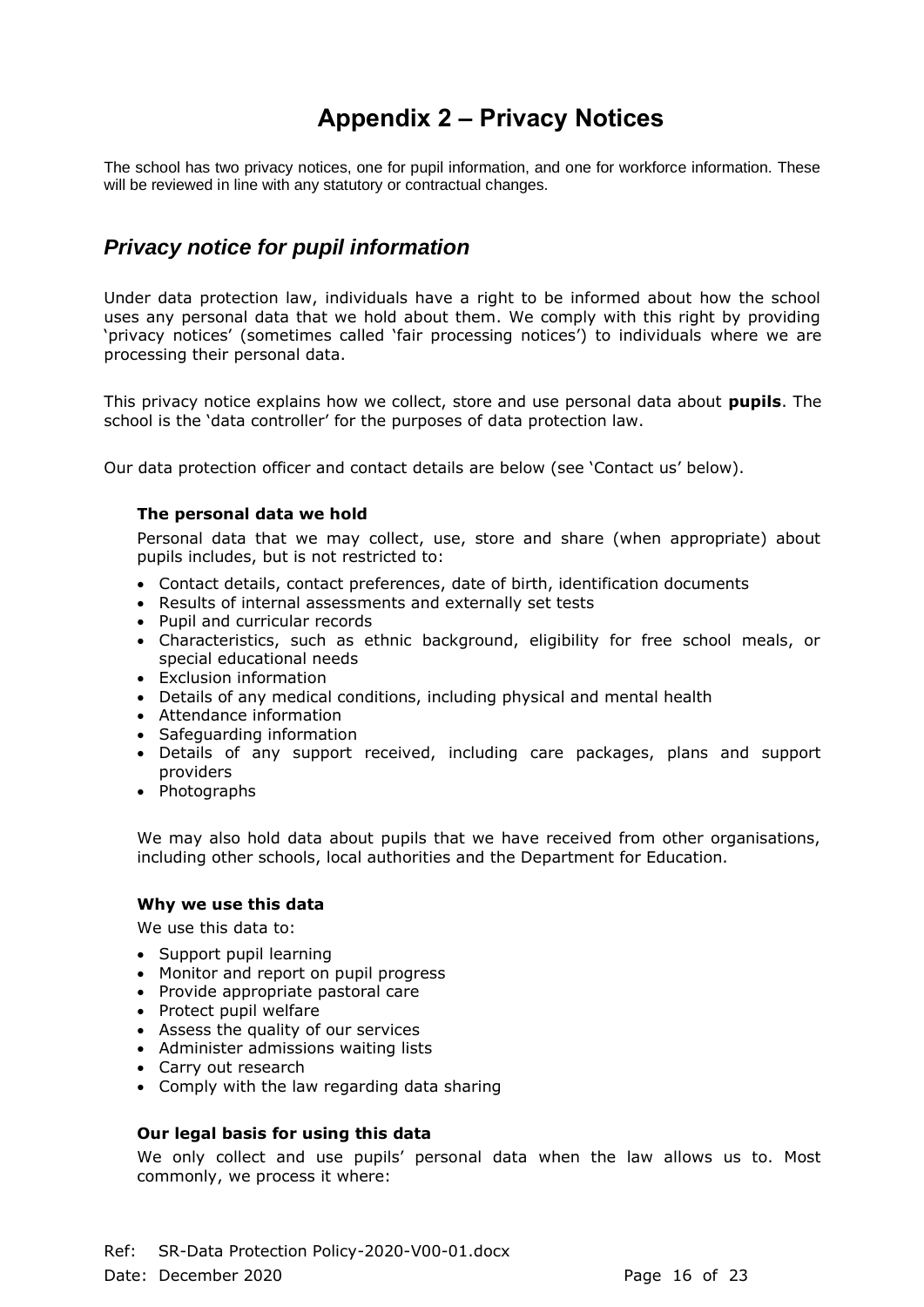- We need to comply with a legal obligation
- We need it to perform an official task in the public interest

Less commonly, we may also process pupils' personal data in situations where:

- We have obtained consent to use it in a certain way
- We need to protect the individual's vital interests (or someone else's interests)

Where we have obtained consent to use pupils' personal data, this consent can be withdrawn at any time. We will make this clear when we ask for consent, and explain how consent can be withdrawn.

Some of the reasons listed above for collecting and using pupils' personal data overlap, and there may be several grounds which justify our use of this data.

#### **Collecting this information**

While the majority of information we collect about pupils is mandatory, there is some information that can be provided voluntarily.

Whenever we seek to collect information from you or your child, we make it clear whether providing it is mandatory or optional. If it is mandatory, we will explain the possible consequences of not complying.

#### **How we store this data**

We keep personal information about pupils while they are attending our school. We may also keep it beyond their attendance at our school if this is necessary in order to comply with our legal obligations. Further information about how data is stored can be found at: Information and Records Ma[nagement Society's toolkit for schools](http://irms.org.uk/?page=schoolstoolkit&terms=%22toolkit+and+schools%22).

#### **Data sharing**

We do not share information about pupils with any third party without consent unless the law and our policies allow us to do so.

Where it is legally required, or necessary (and it complies with data protection law) we may share personal information about pupils with:

- Our local authority to meet our legal obligations to share certain information with it, such as safeguarding concerns and exclusions
- The Department for Education
- The pupil's family and representatives
- Educators and examining bodies
- Our regulators (e.g. Ofsted)
- Suppliers and service providers to enable them to provide the service we have contracted them for
- Financial organisations
- Central and local government
- Our auditors
- Survey and research organisations
- Health authorities
- Security organisations
- Health and social welfare organisations
- Professional advisers and consultants
- Charities and voluntary organisations
- Police forces, courts, tribunals
- Professional bodies

Ref: SR-Data Protection Policy-2020-V00-01.docx

Date: December 2020 **Page 17** of 23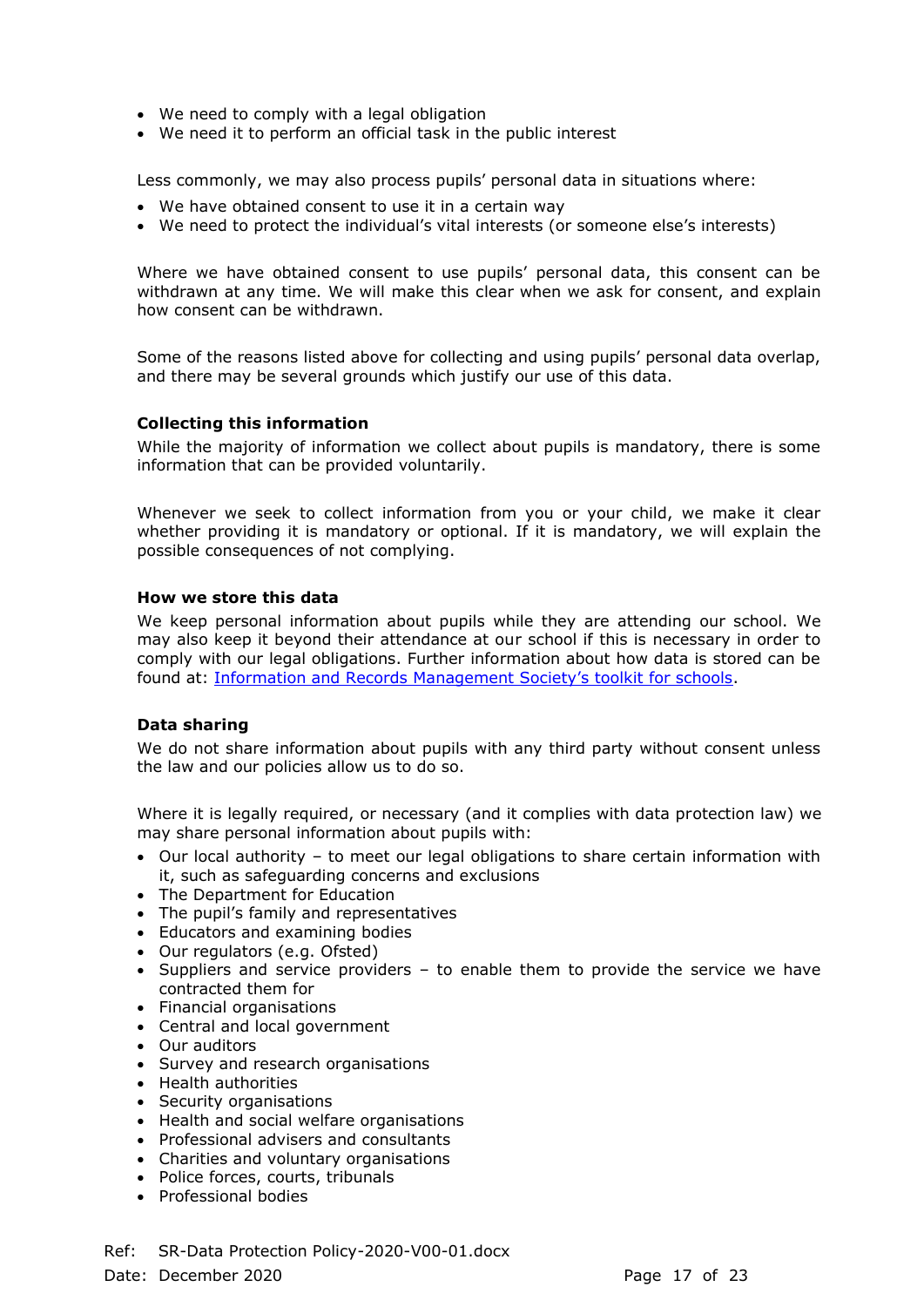# **National Pupil Database**

We are required to provide information about pupils to the Department for Education as part of statutory data collections such as the school and early years census if applicable.

Some of this information is then stored in the National Pupil Database (NPD), which is owned and managed by the Department and provides evidence on school performance to inform research.

The database is held electronically so it can easily be turned into statistics. The information is securely collected from a range of sources including schools, local authorities and exam boards.

The Department for Education may share information from the NPD with other organisations which promote children's education or wellbeing in England. Such organisations must agree to strict terms and conditions about how they will use the data.

For more information, see the Department's webpage on how it collects and shares research data.

You can also contact the Department for Education with any further questions about the NPD.

#### **Transferring data internationally**

Where we transfer personal data to a country or territory outside the European Economic Area, we will do so in accordance with data protection law.

#### **Parents and pupils' rights regarding personal data**

Individuals have a right to make a **'subject access request'** to gain access to personal information that the school holds about them.

Parents/carers can make a request with respect to their child's data where the child is not considered mature enough to understand their rights over their own data (usually under the age of 12), or where the child has provided consent.

Parents also have the right to make a subject access request with respect to any personal data the school holds about them.

If you make a subject access request, and if we do hold information about you or your child, we will:

- Give you a description of it
- Tell you why we are holding and processing it, and how long we will keep it for
- Explain where we got it from, if not from you or your child
- Tell you who it has been, or will be, shared with
- Let you know whether any automated decision-making is being applied to the data, and any consequences of this
- Give you a copy of the information in an intelligible form

Individuals also have the right for their personal information to be transmitted electronically to another organisation in certain circumstances.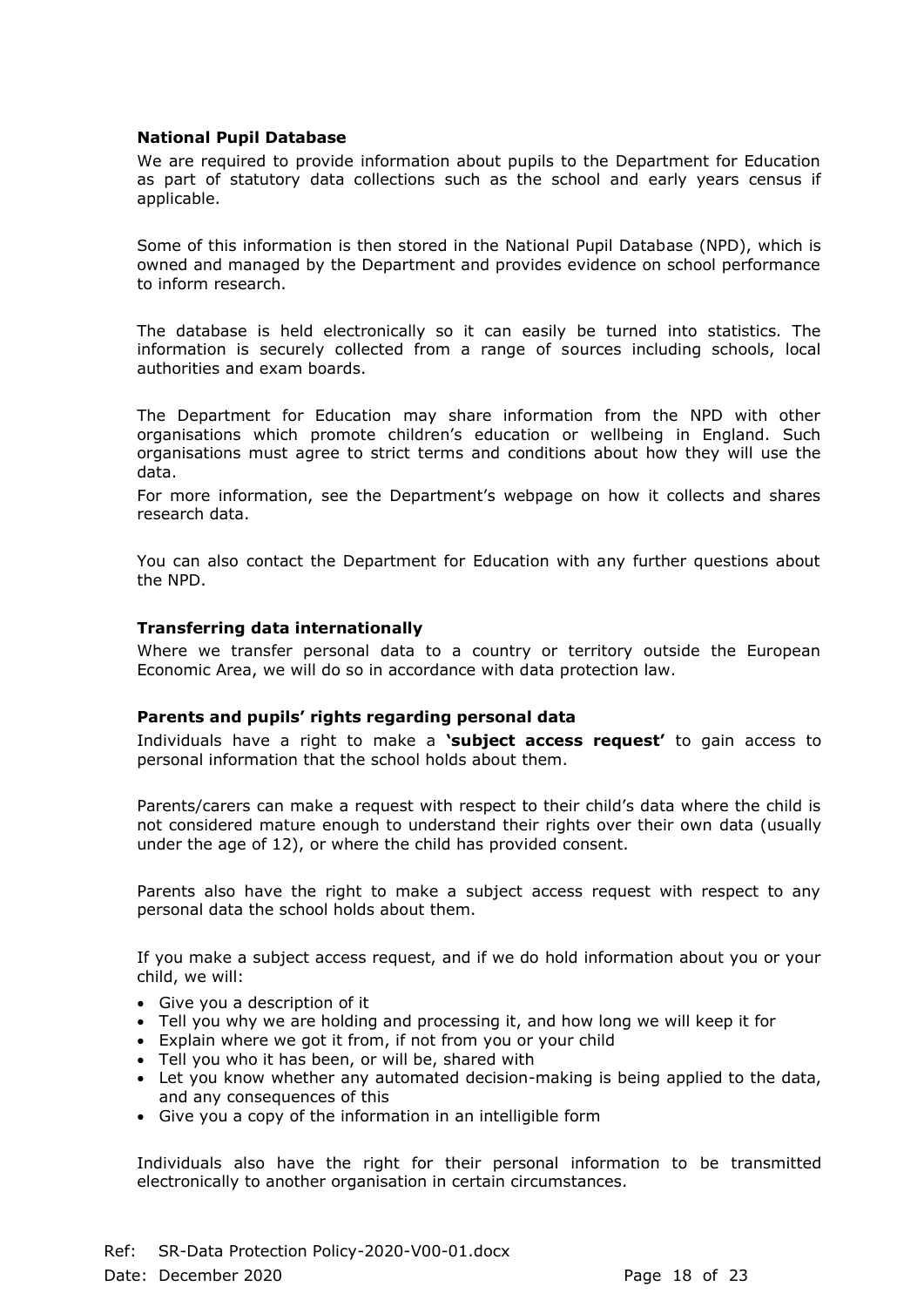If you would like to make a request please contact our data protection officer.

# **Other rights**

Under data protection law, individuals have certain rights regarding how their personal data is used and kept safe, including the right to:

- Object to the use of personal data if it would cause, or is causing, damage or distress
- Prevent it being used to send direct marketing
- Object to decisions being taken by automated means (by a computer or machine, rather than by a person)
- In certain circumstances, have inaccurate personal data corrected, deleted or destroyed, or restrict processing
- Claim compensation for damages caused by a breach of the data protection regulations

To exercise any of these rights, please contact our data protection officer.

#### **Complaints**

We take any complaints about our collection and use of personal information very seriously. If you think that our collection or use of personal information is unfair, misleading or inappropriate, or have any other concern about our data processing, please raise this with us in the first instance.

To make a complaint, please contact our data protection officer.

Alternatively, you can make a complaint to the Information Commissioner's Office:

- Report a concern online at<https://ico.org.uk/concerns/>
- Call 0303 123 1113
- Or write to: Information Commissioner's Office, Wycliffe House, Water Lane, Wilmslow, Cheshire, SK9 5AF

#### **Contact us**

If you have any questions, concerns or would like more information about anything mentioned in this privacy notice, please contact our **data protection officer**:

*Me Ryan O'Sullivan via the school office – [Office.3206@stoke-row.oxon.sch.uk](mailto:Office.3206@stoke-row.oxon.sch.uk) or call 01491680720.*

This notice is based on the [Department for Education's model privacy notice](https://www.gov.uk/government/publications/data-protection-and-privacy-privacy-notices) for pupils, amended to reflect the way we use data in this school.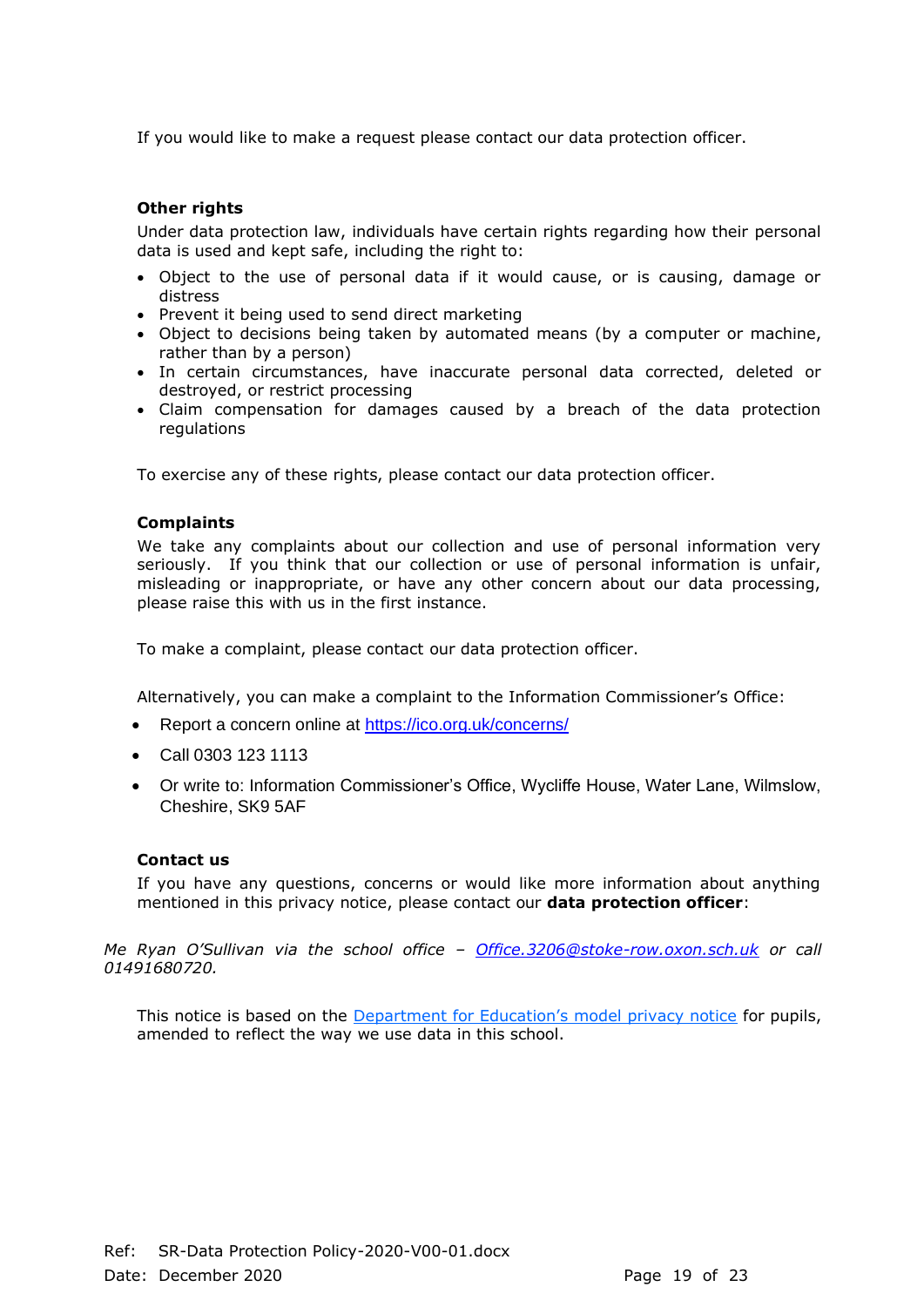# Privacy notice for staff information

Under data protection law, individuals have a right to be informed about how the school uses any personal data that we hold about them. We comply with this right by providing 'privacy notices' (sometimes called 'fair processing notices') to individuals where we are processing their personal data.

This privacy notice explains how we collect, store and use personal data about individuals we employ, or otherwise engage, to work at our school. We, the school, are the 'data controller' for the purposes of data protection law.

Our data protection officer is listed below (see 'Contact us' below).

# **The personal data we hold**

We process data relating to those we employ, or otherwise engage, to work at our school. Personal data that we may collect, use, store and share (when appropriate) about you includes, but is not restricted to:

- Contact details
- Date of birth, marital status and gender
- Next of kin and emergency contact numbers
- Salary, annual leave, pension and benefits information
- Bank account details, payroll records, National Insurance number and tax status information
- Recruitment information, including copies of right to work documentation, references and other information included in a CV or cover letter or as part of the application process
- Qualifications and employment records, including work history, job titles, working hours, training records and professional memberships
- Performance information
- Outcomes of any disciplinary and/or grievance procedures
- Absence data
- Copy of driving licence
- Photographs
- Data about your use of the school's information and communications system

We may also collect, store and use information about you that falls into "special categories" of more sensitive personal data. This includes information about (where applicable):

- Race, ethnicity, religious beliefs, sexual orientation and political opinions
- Trade union membership
- Health, including any medical conditions, and sickness records

# **Why we use this data**

The purpose of processing this data is to help us run the school, including to:

- Enable you to be paid
- Facilitate safe recruitment, as part of our safeguarding obligations towards pupils
- Support effective performance management
- Inform our recruitment and retention policies
- Allow better financial modelling and planning
- Enable ethnicity and disability monitoring
- Improve the management of workforce data across the sector
- Support the work of the School Teachers' Review Body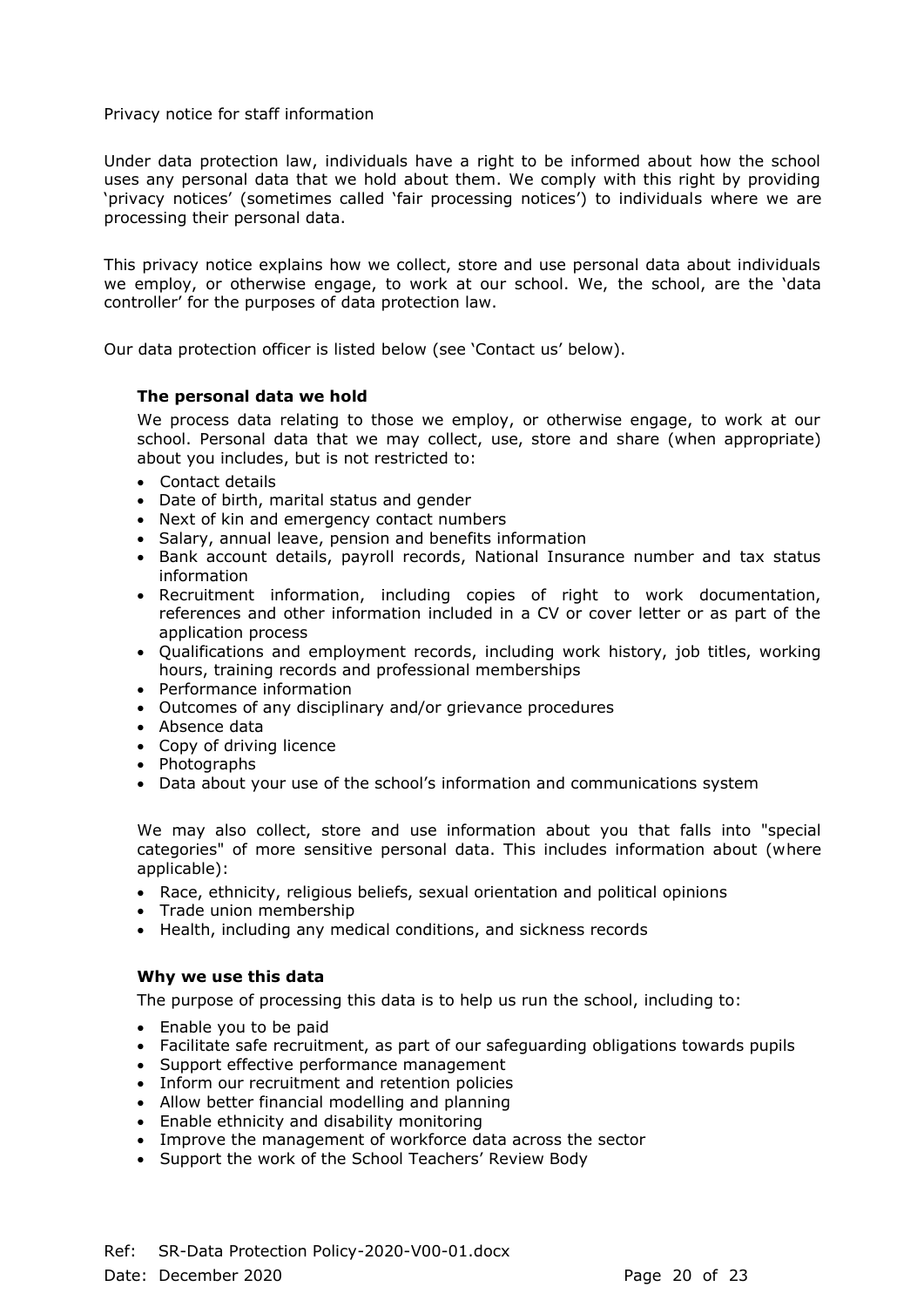# **Our lawful basis for using this data**

We only collect and use personal information about you when the law allows us to. Most commonly, we use it where we need to:

- Fulfil a contract we have entered into with you
- Comply with a legal obligation
- Carry out a task in the public interest

Less commonly, we may also use personal information about you where:

- You have given us consent to use it in a certain way
- We need to protect your vital interests (or someone else's interests)
- We have legitimate interests in processing the data

Where you have provided us with consent to use your data, you may withdraw this consent at any time. We will make this clear when requesting your consent, and explain how you go about withdrawing consent if you wish to do so.

Some of the reasons listed above for collecting and using personal information about you overlap, and there may be several grounds which justify the school's use of your data.

#### **Collecting this information**

While the majority of information we collect from you is mandatory, there is some information that you can choose whether or not to provide to us.

Whenever we seek to collect information from you, we make it clear whether you must provide this information (and if so, what the possible consequences are of not complying), or whether you have a choice.

#### **How we store this data**

We create and maintain an employment file for each staff member. The information contained in this file is kept secure and is only used for purposes directly relevant to your employment.

Once your employment with us has ended, we will retain this file and delete the information in it in accordance with the [Information and Records Management](http://irms.org.uk/?page=schoolstoolkit&terms=%22toolkit+and+schools%22)  [Society's toolkit for schools](http://irms.org.uk/?page=schoolstoolkit&terms=%22toolkit+and+schools%22)

#### **Data sharing**

We do not share information about you with any third party without your consent unless the law and our policies allow us to do so.

Where it is legally required, or necessary (and it complies with data protection law) we may share personal information about you with:

- Our local authority to meet our legal obligations to share certain information with it, such as safeguarding concerns and information about headteacher performance and staff dismissals
- The Department for Education
- Your family or representatives
- Educators and examining bodies
- Our regulators (e.g. Ofsted)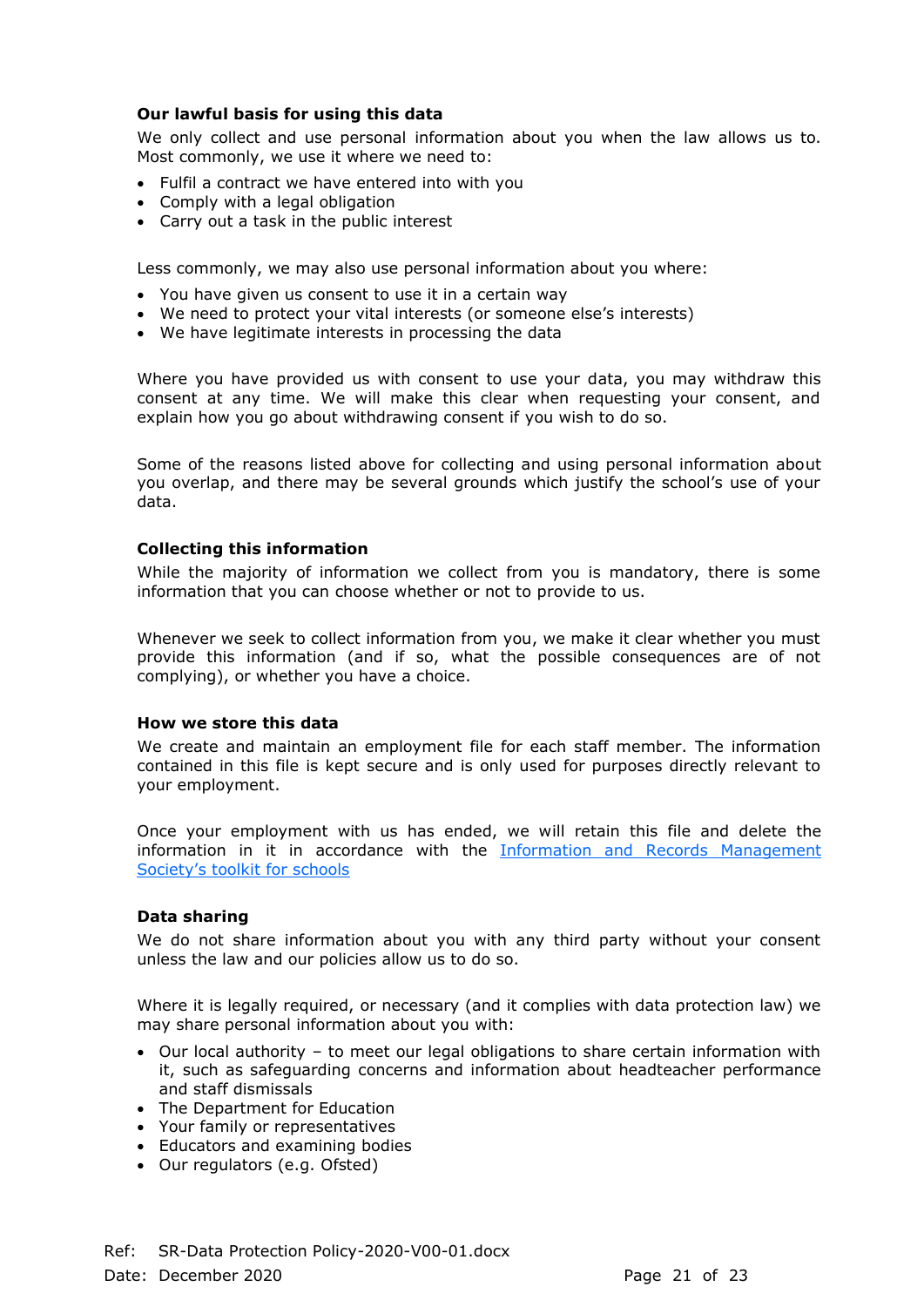- Suppliers and service providers to enable them to provide the service we have contracted them for, such as payroll
- Financial organisations
- Central and local government
- Our auditors
- Survey and research organisations
- Trade unions and associations
- Health authorities
- Security organisations
- Health and social welfare organisations
- Professional advisers and consultants
- Charities and voluntary organisations
- Police forces, courts, tribunals
- Professional bodies
- Employment and recruitment agencies

#### **Transferring data internationally**

Where we transfer personal data to a country or territory outside the European Economic Area, we will do so in accordance with data protection law.

#### **Your rights**

#### **a. How to access personal information we hold about you**

Individuals have a right to make a **'subject access request'** to gain access to personal information that the school holds about them.

If you make a subject access request, and if we do hold information about you, we will:

- Give you a description of it
- Tell you why we are holding and processing it, and how long we will keep it for
- Explain where we got it from, if not from you
- Tell you who it has been, or will be, shared with
- Let you know whether any automated decision-making is being applied to the data, and any consequences of this
- Give you a copy of the information in an intelligible form

You may also have the right for your personal information to be transmitted electronically to another organisation in certain circumstances.

If you would like to make a request, please contact our data protection officer.

#### **b. Your other rights regarding your data**

Under data protection law, individuals have certain rights regarding how their personal data is used and kept safe. You have the right to:

- Object to the use of your personal data if it would cause, or is causing, damage or distress
- Prevent your data being used to send direct marketing
- Object to the use of your personal data for decisions being taken by automated means (by a computer or machine, rather than by a person)